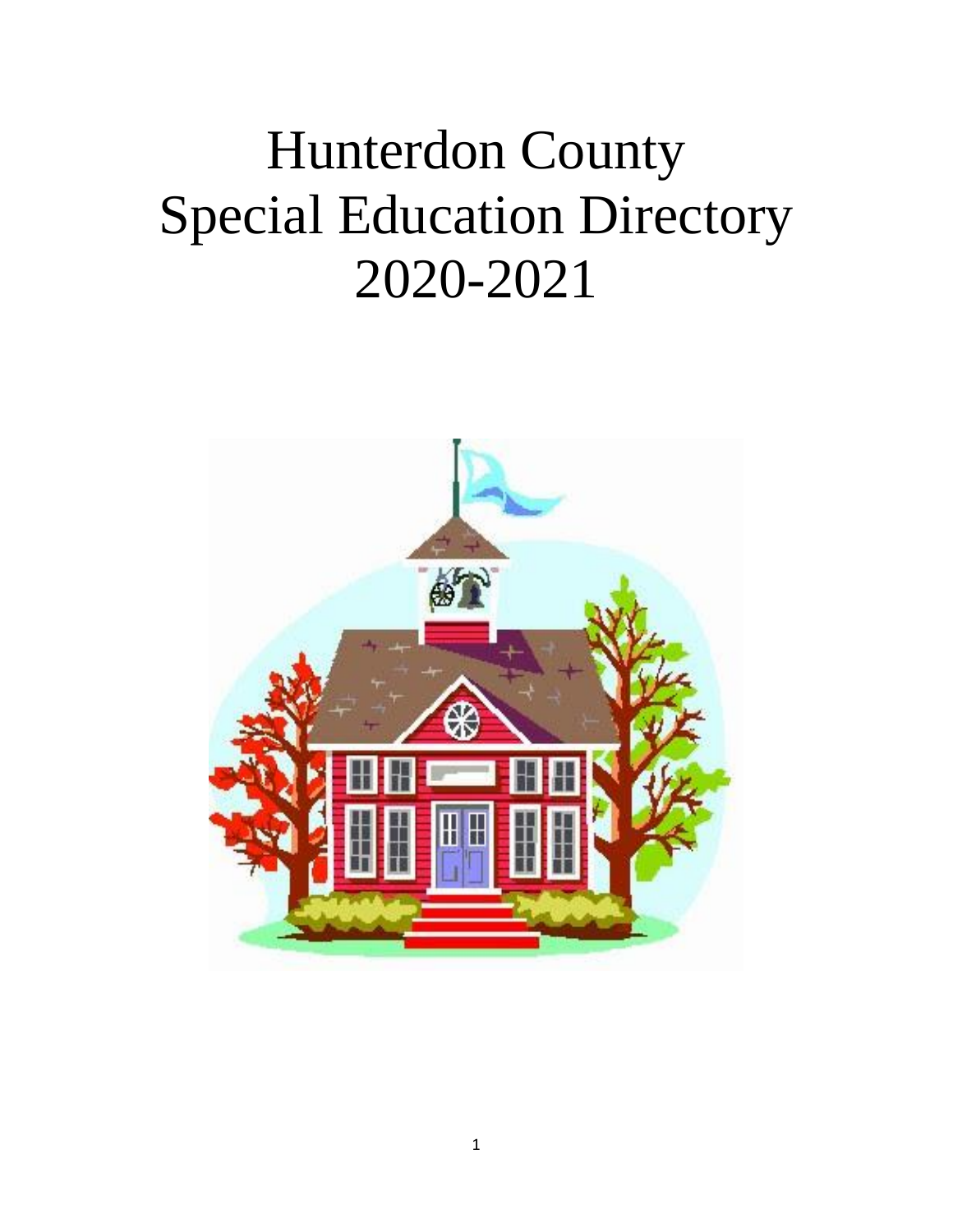New Jersey Department of Education Hunterdon County Office Hunterdon County Complex Bldg. 1, Suite 260 314 State Route 12, P.O. Box 2900 Flemington, NJ 08822-2900

> Phone: 908-788-1414 Fax: 908-788-1457

# Interim Executive County Superintendent Juan Torres

Executive County Business Official Lisa DeLong

County Special Education Specialist Janina Zak-Krasucki

> Education Specialist Stephen Goldman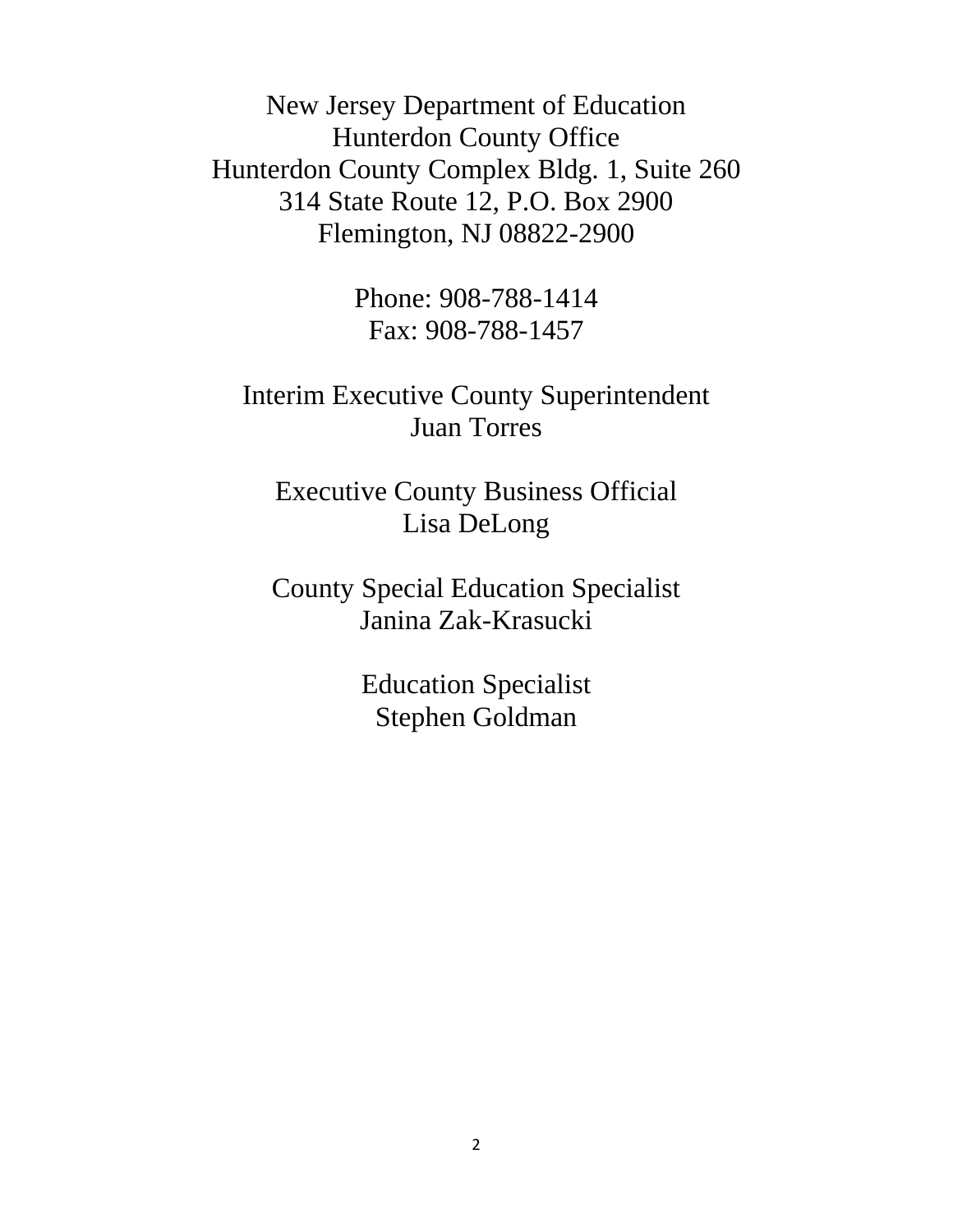#### **INDEX**

| Alexandria Township School District             | 5  |
|-------------------------------------------------|----|
| Bethlehem Township School District              | 6  |
| <b>Bloomsbury Borough School District</b>       | 7  |
| <b>Califon Borough School District</b>          | 8  |
| <b>Clinton-Glen Gardner School District</b>     | 9  |
| <b>Clinton Township School District</b>         | 10 |
| Delaware Township School District               | 12 |
| Delaware Valley Regional High School District   | 13 |
| East Amwell Township School District            | 14 |
| Flemington-Raritan Regional School District     | 15 |
| Franklin Township School District               | 17 |
| Frenchtown Borough School District              | 18 |
| Hampton Borough School District                 | 19 |
| High Bridge Borough School District             | 20 |
| <b>Holland Township School District</b>         | 21 |
| Hunterdon Central Regional High School District | 22 |
| Hunterdon County ESC Academy                    | 23 |
| Kingwood Township School District               | 24 |
| Lebanon Borough School District                 | 25 |
| Lebanon Township School District                | 26 |
| Milford Borough School District                 | 27 |
| NHVRHS-North Hunterdon High School              | 28 |
| NHVRHS-Voorhees High School                     | 29 |
| <b>Readington Township School District</b>      | 30 |
| South Hunterdon Regional School District        | 31 |
| Tewksbury Township School District              | 32 |
| <b>Union Township School District</b>           | 33 |
| *General Education Program                      |    |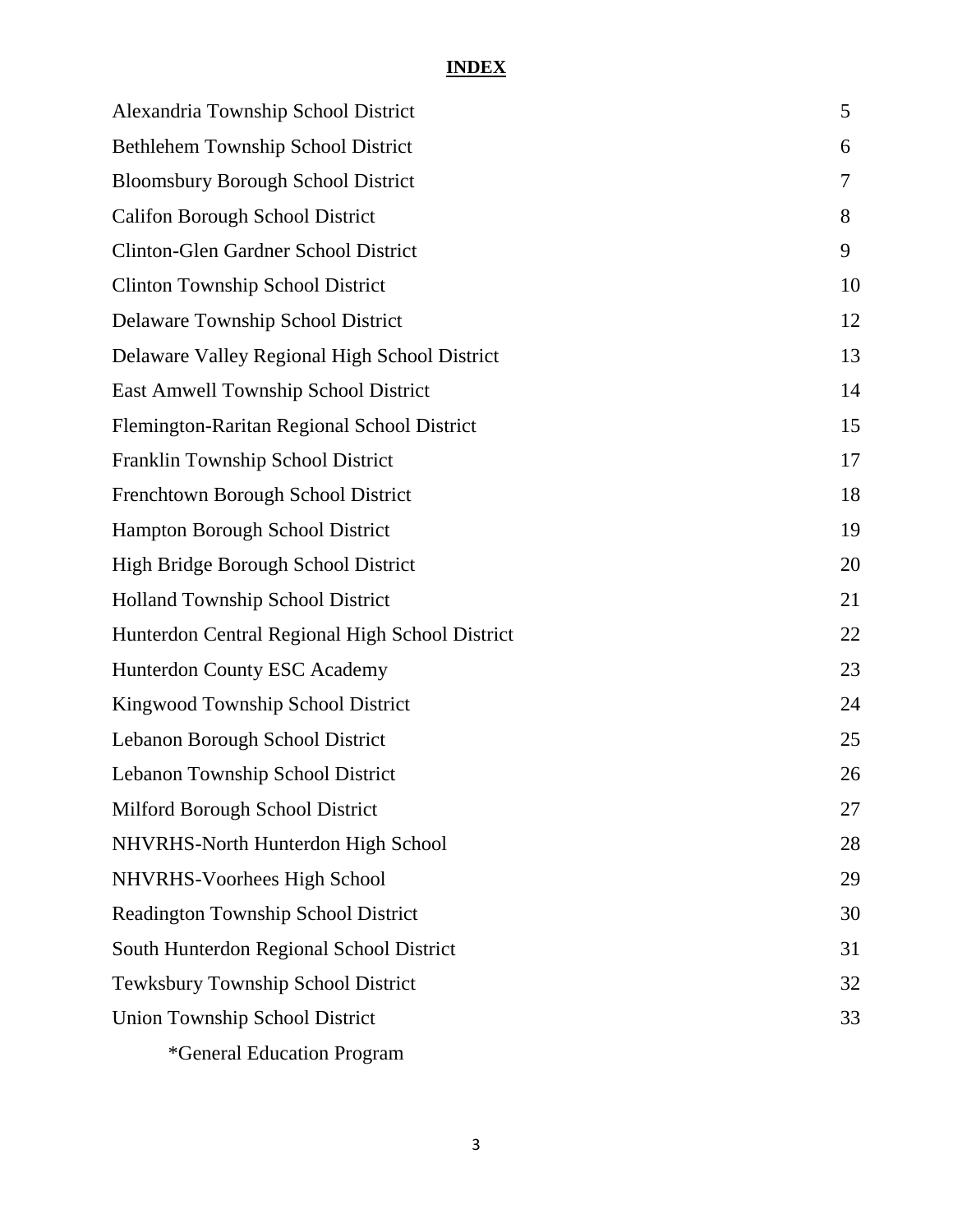## **Hunterdon County**

## **State Approved Private Schools for Students with Disabilities**

# **Index**

| Center for Educational Advancement School at South Hunterdon | 34 |
|--------------------------------------------------------------|----|
| <b>Hunterdon Preparatory School</b>                          |    |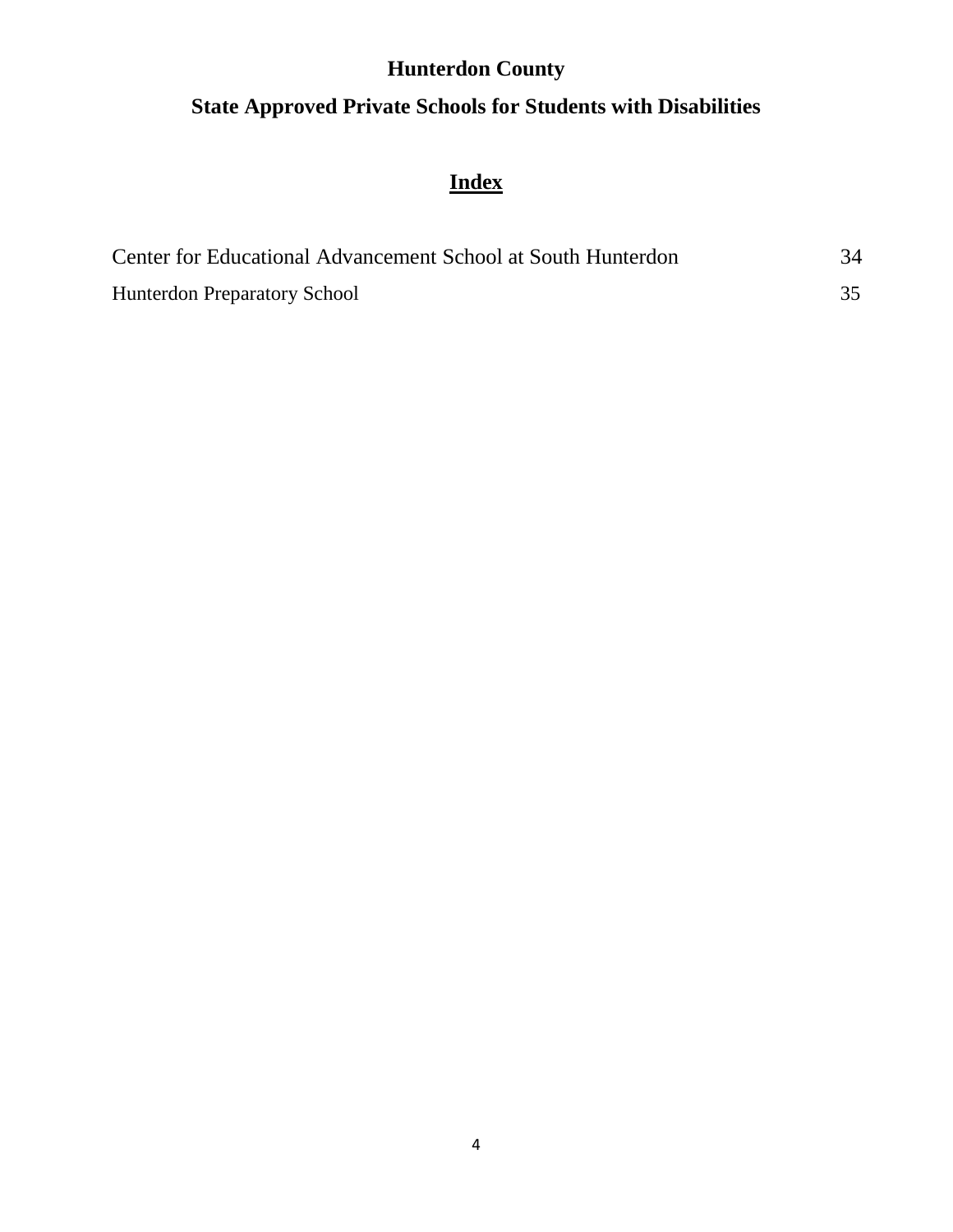### **ALEXANDRIA TOWNSHIP SCHOOL DISTRICT**

#### **Special Services Personnel**

#### **Jennifer Bills**

[bills@alexandriaschools.org](mailto:bills@alexandriaschools.org) Supervisor of Student Services Alexandria Township School District 557 County Road 513 Pittstown, NJ 08867

Telephone: 908-996-6811 X 2254 Fax: 908-996-7029

**LDTC School Psychologist Social Worker** Joy Dominic Kimberly Glucksman Jennifer Bills

**Occupational Therapist**<br> **Speech Correction**<br> **School Nurse**<br> **School Nurse**<br> **School Nurse**<br> **School Nurse**<br> **School Nurse** 

Amy Murry Kim Breidt (LDW) Sara Slack Christina Suydam (AMS)

**Secretary – CST** Michele Fuentes

#### **PROGRAMS**

Alexandria Middle School Resource Program (5) 4-8 Lester D. Wilson School Integrated Preschool \* Lester D. Wilson School Resource Program (4) K-3

**School Class Type Grades**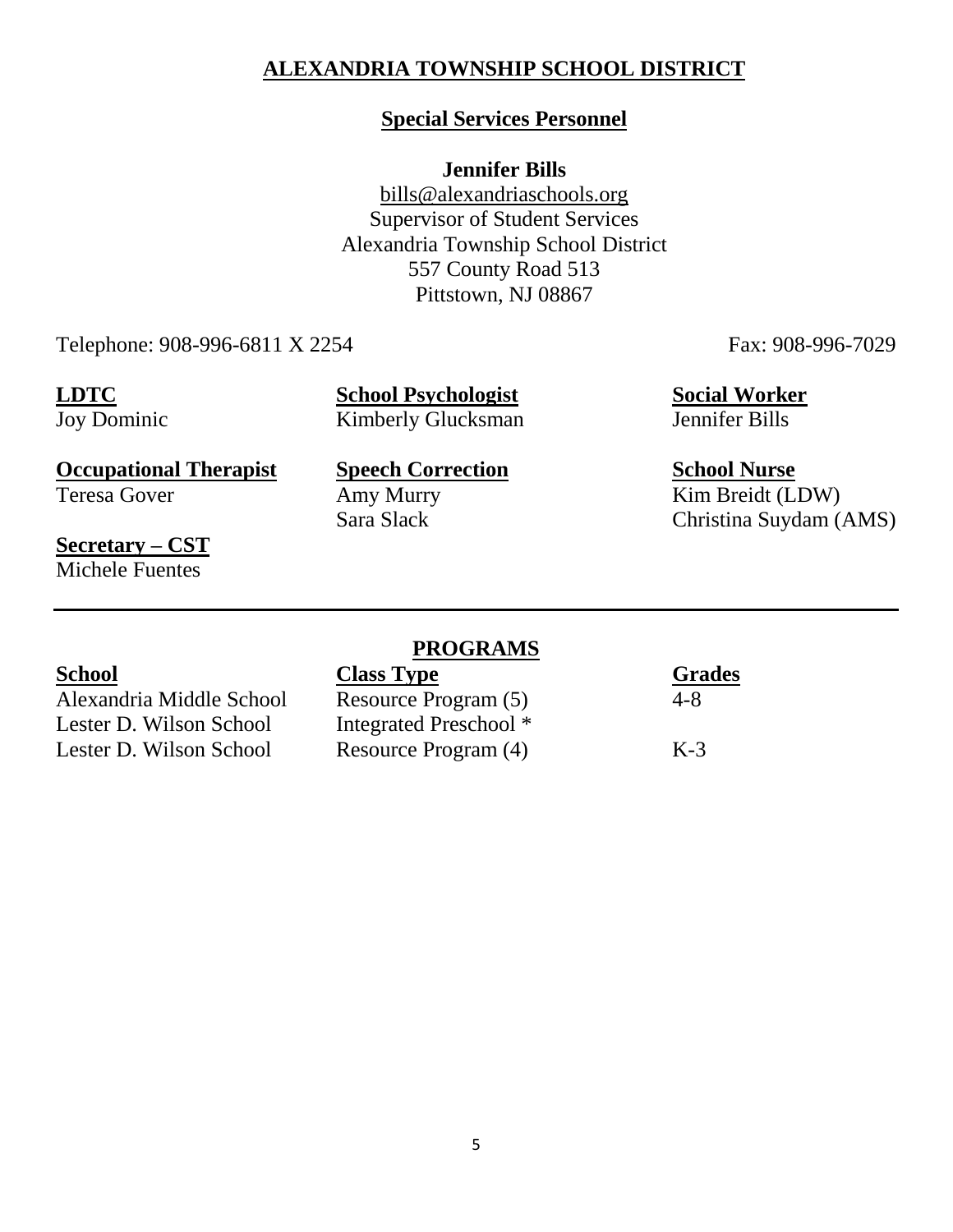#### **BETHLEHEM TOWNSHIP SCHOOL DISTRICT**

#### **Special Services Personnel**

#### **Sally Klemm**

[sklemm@btschools.org](mailto:sklemm@btschools.org) Director of Special Services Bethlehem Township School District 940 Iron Bridge Road Asbury, NJ 08802

Telephone: 908-537-4044 X 1233 Fax: 908-537-4309

Honore Quinn

**LDTC School Psychologist Social Worker** Sally Klemm Victoria Dietz Debra Bauman (PT)

**Occupational Therapist Secretary – CST** Amy McKenna Gina Benyo

Alison Ciocon Cynthia Arancio Deb Best Shannon Scanlon

**Speech Correction School Nurse Physical Therapist**

| <b>Class Type</b>              | <b>Grades</b>                                                                                       |
|--------------------------------|-----------------------------------------------------------------------------------------------------|
|                                | $7 - 8$                                                                                             |
|                                | $\tau$                                                                                              |
| Integrated Preschool *         |                                                                                                     |
| <b>Behavioral Disabilities</b> | $2 - 5$                                                                                             |
| <b>Resource Program</b>        | $K-6$                                                                                               |
|                                | Ethel Hoppock Middle School Resource Program<br>Ethel Hoppock Middle School Behavioral Disabilities |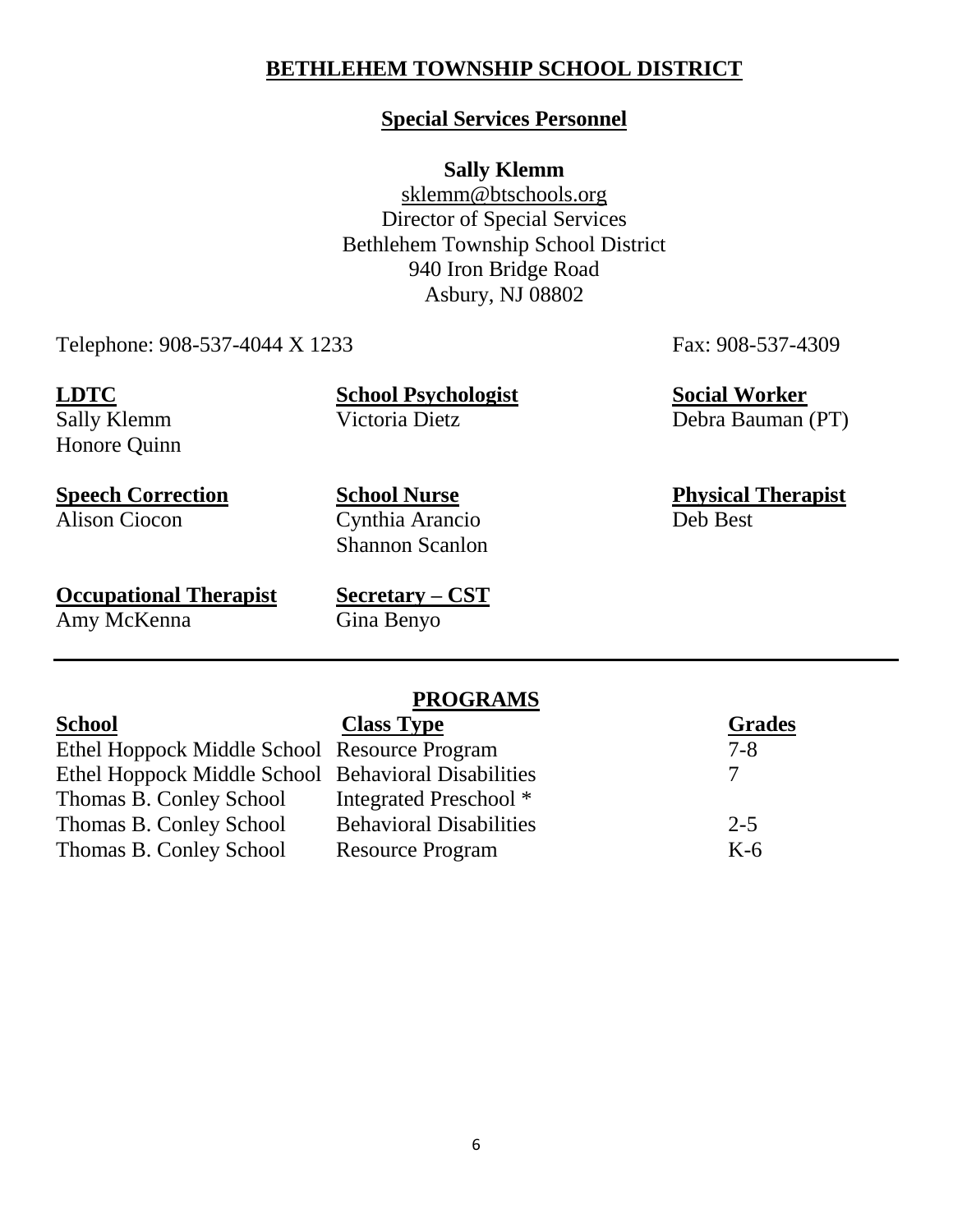### **BLOOMSBURY BOROUGH SCHOOL DISTRICT**

### **Special Services Personnel**

#### **Angela Matus**

amatus@bburyes.org Coordinator of Special Services Bloomsbury Elementary School 20 Main Street Bloomsbury, NJ 08804

Telephone: 908-479-4414 X 219 Fax: 908-479-1631

Leslie Sauerborn (PT) Dr. Randy Klein Angela Matus

**Occupational Therapist Physical Therapist School Nurse** Gayle Lewis (PT) Alison Peck (PT) Kathleen Scuderi

**Speech Correction School Physician Social Worker/Guidance** 

**Secretary – CST** Lisa Hutchison

### **PROGRAMS**

#### **School Class Type Grades** Bloomsbury Elementary School Integrated Preschool \* Bloomsbury Elementary School Inclusion \* K-8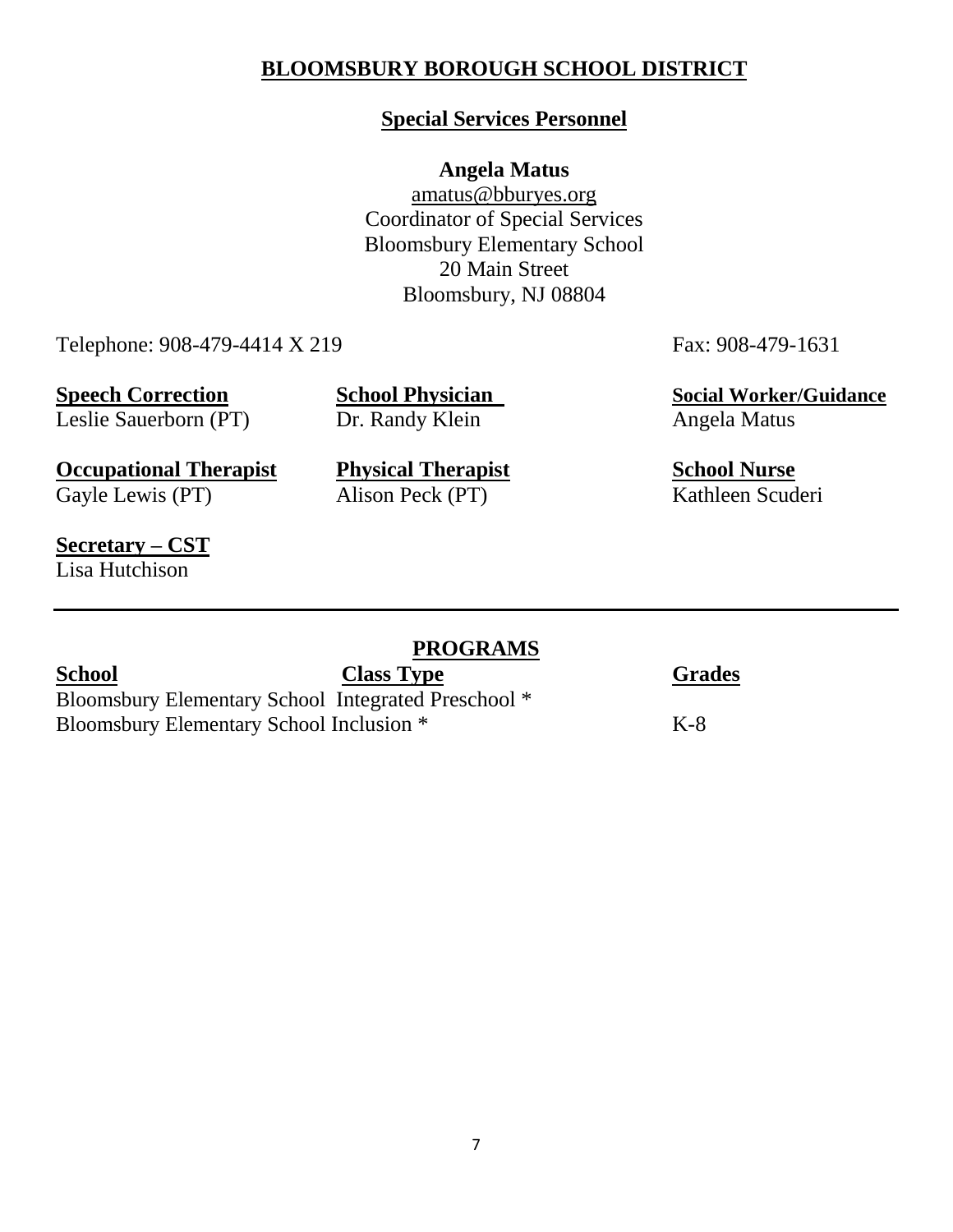### **CALIFON BOROUGH SCHOOL DISTRICT**

### **Special Services Personnel**

**Megan Verderamo**

[mverderamo@tewksburyschools.org](mailto:mverderamo@tewksburyschools.org) Coordinator of Special Services Califon Public School 6 School Street Califon, NJ 07830

Telephone: 908-832-2594 X 2006 Fax: 908-832-2950

**HCESC** 

**LDTC School Psychologist Social Worker** ESC of MC Megan McCoy Kathleen Wright

Scott Bagish ED Services

Bethany Zgorzynski

**Speech Correction**<br> **School Nurse**<br> **School Nurse**<br> **Secretary – CST**<br> **Secretary – CST**<br> **Secretary – CST**<br> **Secretary – CST** 

**School Class Type Grades** 

**PROGRAMS** Califon Public School Resource Program PreK-8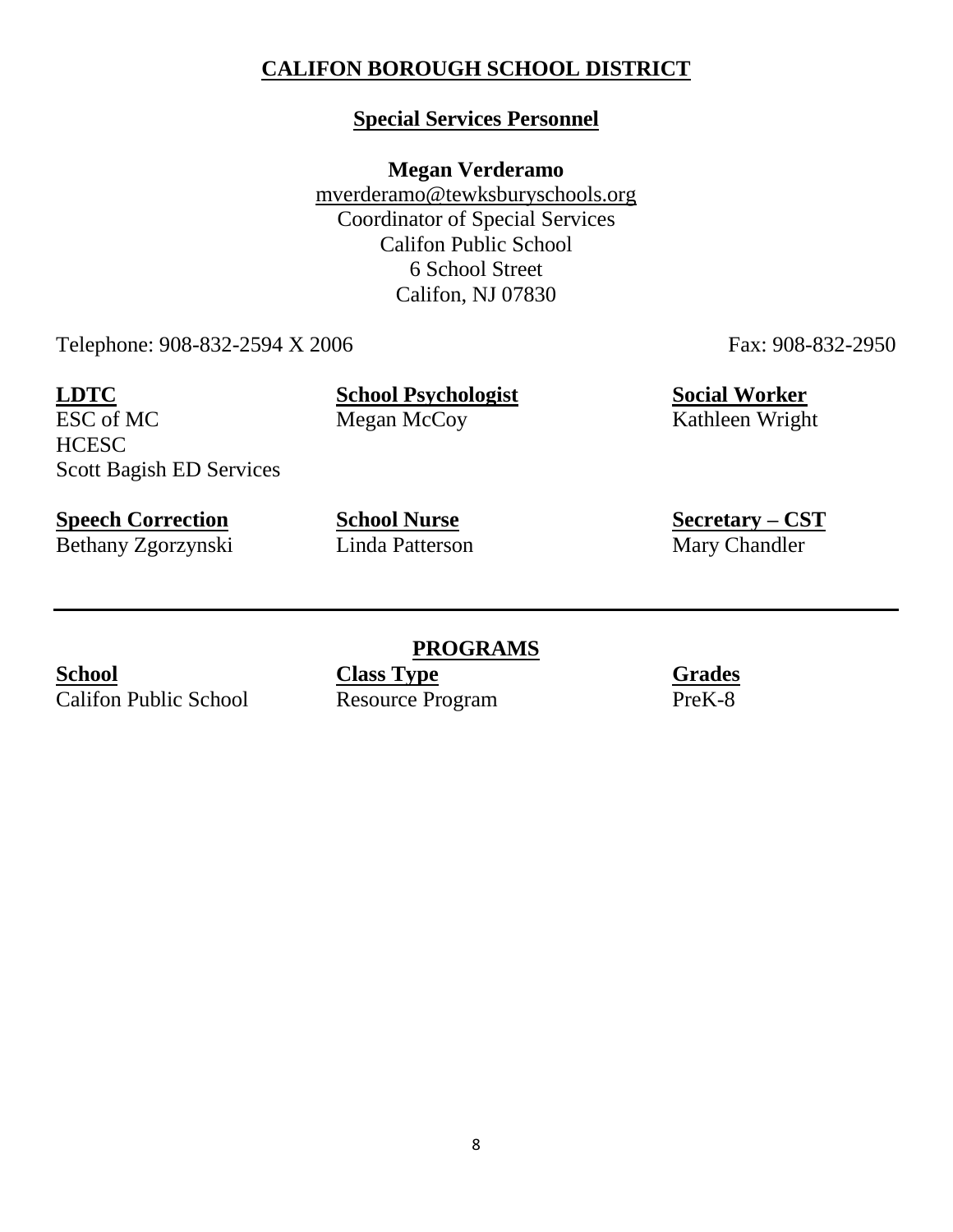### **CLINTON-GLEN GARDNER SCHOOL DISTRICT**

#### **Special Services Personnel**

### **Dr. Jenine Kastner**

[jkastner@cpsnj.org](mailto:jkastner@cpsnj.org) Director of Special Services Clinton Public School 10 School Street Clinton, NJ 08809

Telephone: 908-735-8512 X 400 Fax: 908-735-2189

**LDTC School Psychologist Social Worker**

Jenine Kastner Toni Cespedes Brandon Rauchbach

Nicole Vazquez

**Speech Correction School Nurse Secretary – CST** Amanda Thomas Mary Ellen Bowlby Veronica Upwood

Clinton Public School Preschool Program\*

#### **PROGRAMS**

**School Class Type Grades** Clinton Public School Multiple Disabilities/ABA PK-1 Clinton Public School Multiple Disabilities/ABA 2-4 Clinton Public School Multiple Disabilities/ABA 5-8 Clinton Public School Resource Program K-8 (Includes ABA options)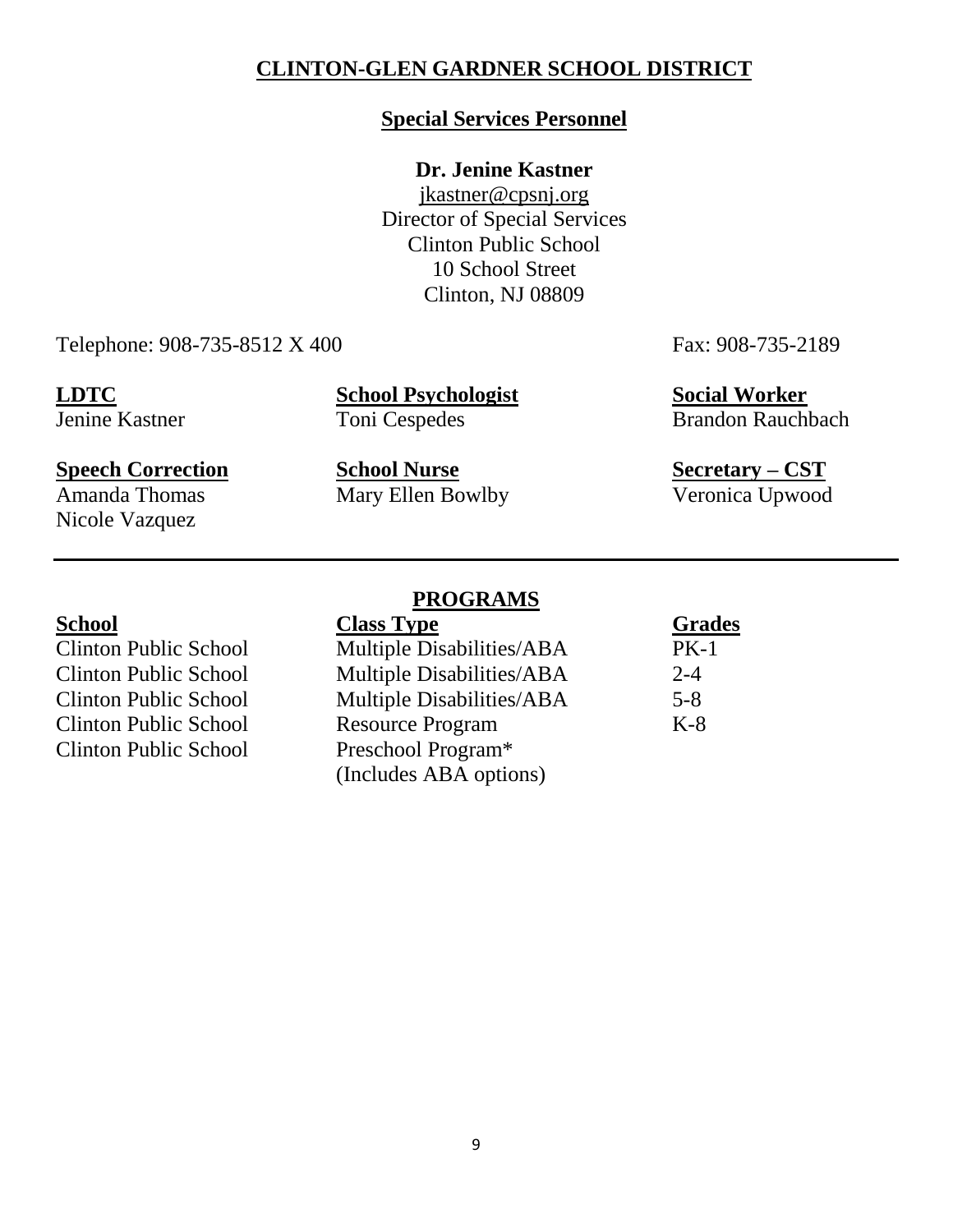### **CLINTON TOWNSHIP SCHOOL DISTRICT**

### **Special Services Personnel**

#### **Alexa Ingram**

[aingram@ctsdnj.org](mailto:aingram@ctsdnj.org) Director of Special Services Clinton Township School District 27 Belvidere Avenue Clinton, NJ 08809

Telephone: 908-735-7916 X 9211 Fax: 908-236-2213

Amy Shearer Kathy Collins Joan Slagus Allison Lefebvre Lauren Ellis Tracy Menzie

Dr. Ronald Frank

# **Speech Correction**<br> **School Physician**<br> **School Physician**<br> **School Nurse**<br> **School Nurse**<br> **School Nurse**<br> **School Nurse**<br> **Catherine Kane**

Kaitlyn Vona Lori Jentsch Penny McFadden Anna Domenic Elizabeth Salazar **Ann Teitelbaum** 

#### **District Behavior Specialist Social Worker Secretary – CST**

Elise Pozensky-Cohen Kendra Squindo Heather Burd

Alex Ruttenberg Michelle Nor -

### **LDTC School Psychologist Occupational Therapist**

Caitlin Dombrowski

Diane Flanigan Special Services

#### **Physical Therapist**

Carole Ottens (Therapeutic Interventions)

| <b>Grades</b> |
|---------------|
|               |
|               |
|               |
|               |
|               |
|               |
|               |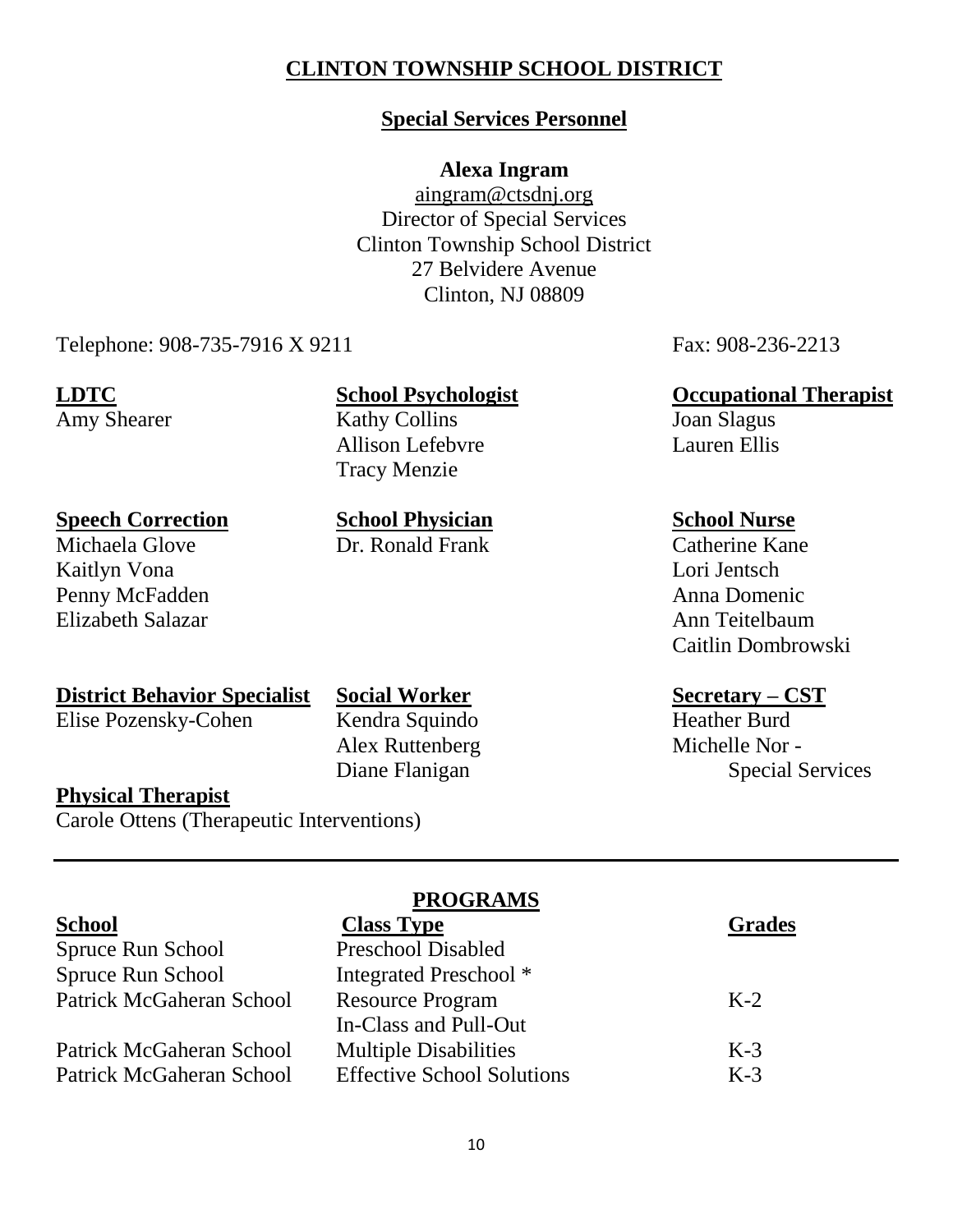| <b>School</b>              | <b>Class Type</b>                     | <b>Grades</b> |
|----------------------------|---------------------------------------|---------------|
| <b>Round Valley School</b> | Autism                                | $3 - 5$       |
| <b>Round Valley School</b> | <b>Resource Program</b>               | $3 - 5$       |
|                            | In-Class and Pull-Out                 |               |
| Clinton Twp. Middle School | Autism                                | $6 - 8$       |
| Clinton Twp. Middle School | <b>Language Learning Disabilities</b> | $5 - 8$       |
|                            | Mild/Moderate                         |               |
| Clinton Twp. Middle School | <b>Resource Program</b>               | $6-8$         |
|                            | In-Class and Pull-Out                 |               |
| Clinton Twp. Middle School | <b>Effective School Solutions</b>     | $6 - 8$       |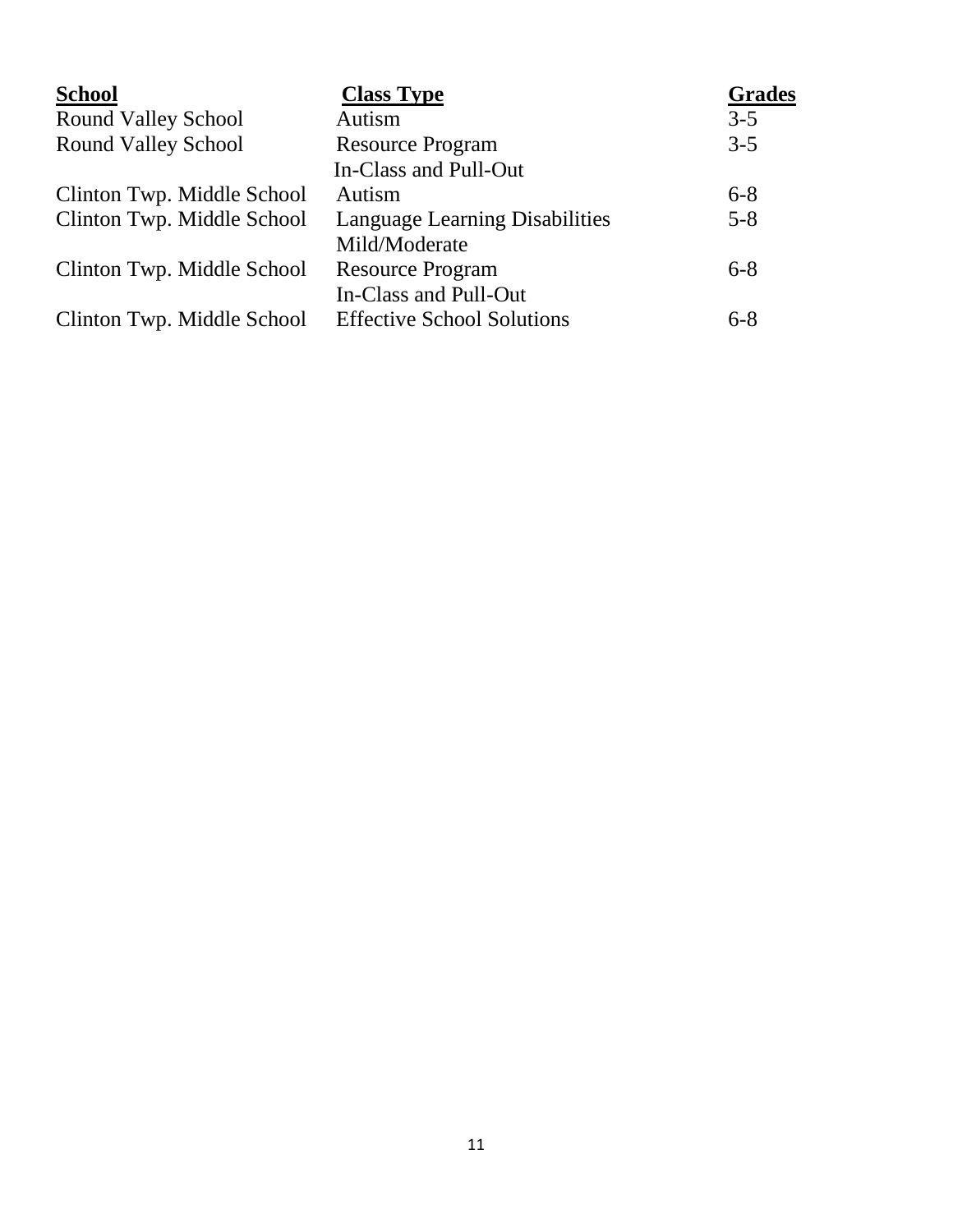### **DELAWARE TOWNSHIP SCHOOL DISTRICT**

#### **Special Services Personnel**

#### **Kathleen Racile**

[kracile@dtsk8nj.org](mailto:kracile@dtsk8nj.org) Supervisor of Special Services Delaware Township School 501 Rosemont-Ringoes Road P.O. Box 1000 Sergeantsville, NJ 08557

Telephone: 609-397-3179 X 404 Fax: 609-397-8354

**LDTC School Psychologist Social Worker** TBD TBD Chelsea Davis

Susan Warren Dr. Melissa Burgos Marlana Loden

**Secretary – CST** Mary Holuta

#### **PROGRAMS**

\_\_\_\_\_\_\_\_\_\_\_\_\_\_\_\_\_\_\_\_\_\_\_\_\_\_\_\_\_\_\_\_\_\_\_\_\_\_\_\_\_\_\_\_\_\_\_\_\_\_\_\_\_\_\_\_\_\_\_\_\_\_\_\_\_\_\_\_\_\_\_\_\_\_\_\_\_

Delaware Township School Integrated Preschool \* 2 Full Day Classes Delaware Township School Multiply Disabled Program K-2

# **School**<br> **Class Type**<br> **Class Type**<br> **Class Type**<br> **Class Type**<br> **Class Type**<br> **Class Type**<br> **Class Type**<br> **Class Type**<br> **Class Type**<br> **Class Type**<br> **Class Type**<br> **Class Type**<br> **Class Type** Delaware Township School Resource Center Program K-8

**Speech Correction**<br> **School Physician**<br> **School Physician**<br> **School Nurse**<br> **School Nurse**<br> **School Nurse**<br> **School Nurse**<br> **School Nurse**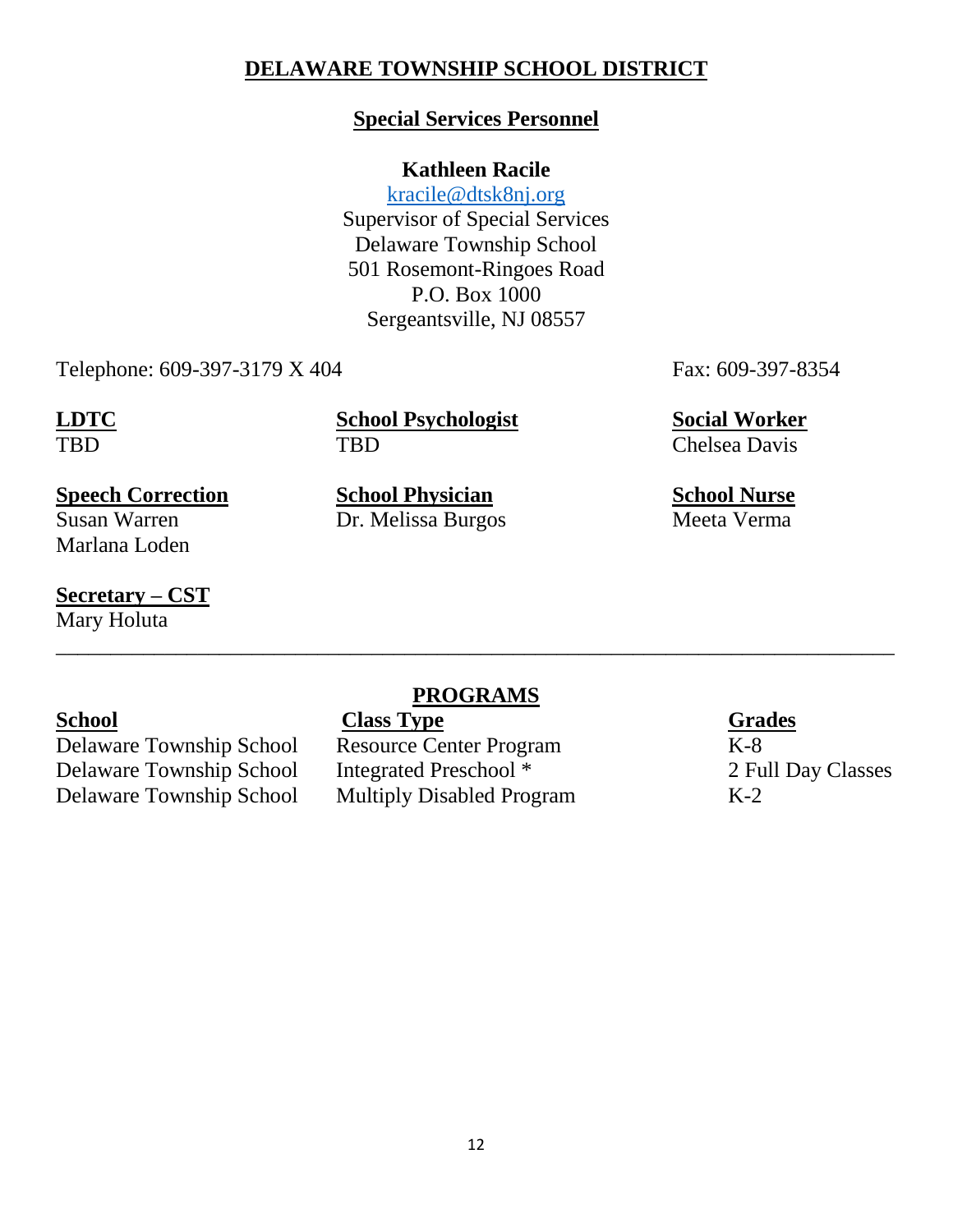### **DELAWARE VALLEY REGIONAL HIGH SCHOOL DISTRICT**

#### **Special Services Personnel**

### **Sandra Morisie**

[sandramorisie@dvrhs.org](mailto:frankguenther@dvrhs.org) Supervisor of Special Services Delaware Valley Regional High School 19 Senator Stout Road Frenchtown, NJ 08825

Telephone: 908-996-2132 X 6901 Fax: 908-996-2052

**LDTC School Psychologist Social Worker** Jennifer Reuber Dr. Jon Lyman Melanie Kiely

**Mental Health Counselor/Social Worker**

Susan de los Santos

**Speech Correction School Physician School Nurse**

#### **Secretary – CST** Janet O'Connor

Dorise Benson Dr. Hugh Prentice Beth Hendershot St. Luke's Hospital Practice

### **PROGRAMS**

**School**<br> **Class Type**<br> **Class Type**<br> **Class Type**<br> **Class Type**<br> **Class Type**<br> **Class Type**<br> **Class Type**<br> **Class Alley RHSD**<br> **Class Alley RHSD**<br> **Class Alley RHSD**<br> **Class Alley RHSD**<br> **Class Alley RHSD** Delaware Valley RHSD Multiple Disabilities 9-12<br>Delaware Valley RHSD Resource Program 9-12 Delaware Valley RHSD Resource Program 9-12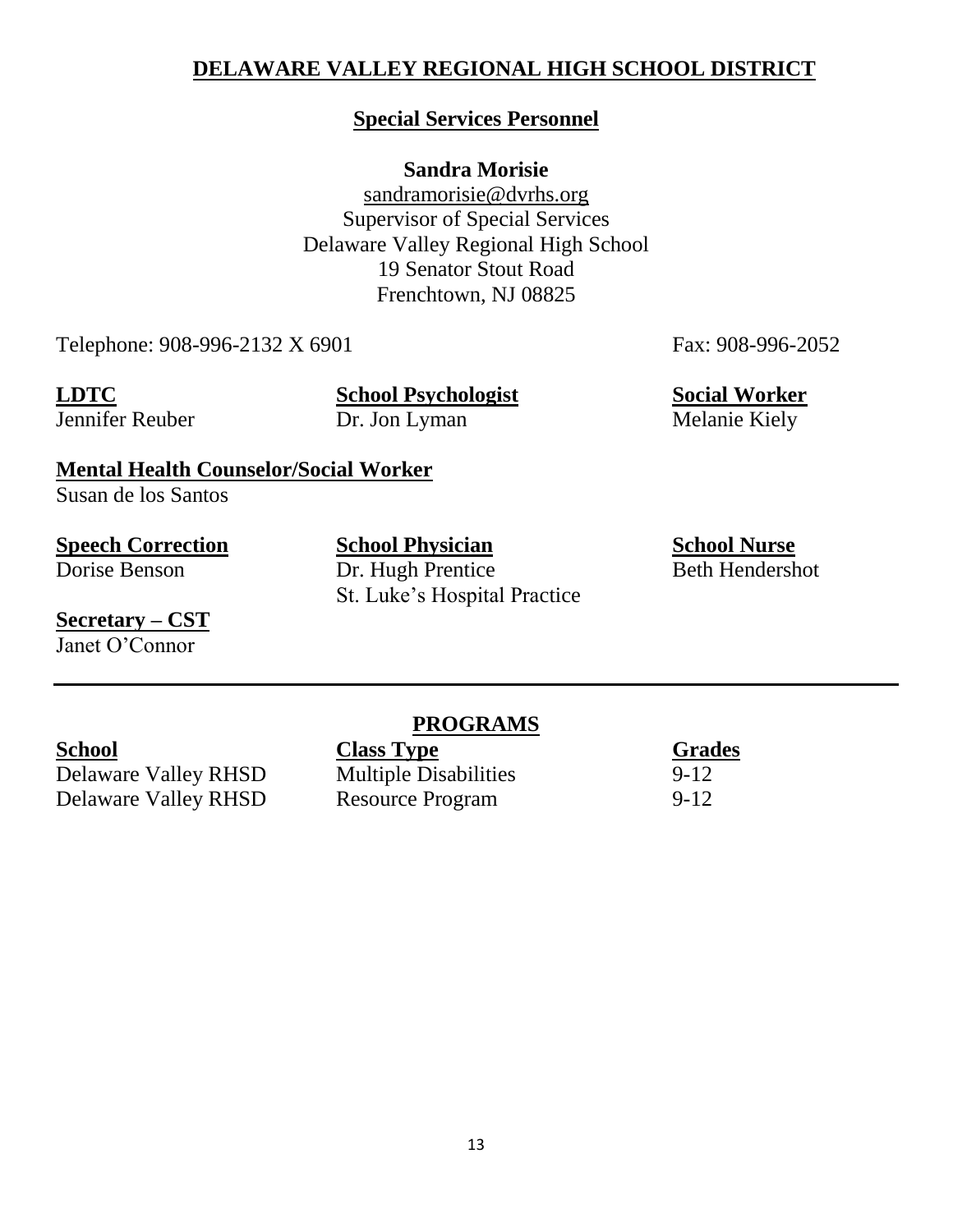### **EAST AMWELL TOWNSHIP SCHOOL DISTRICT**

### **Special Services Personnel**

### **Dr. Jacqueline Royer**

[jroyer@eastamwell.org](mailto:jroyer@eastamwell.org) Director of Curriculum and Special Services East Amwell Township School 43 Westville Road P.O. Box 680 Ringoes, NJ 08551

Telephone: 908-782-6464 X 221 Fax: 908-782-4563

**LDTC School Psychologist Social Worker** Brittany Bower Margaret Herman (PT) Abby Kowalski (PT)

Gabriella Curry (FT) Amy Billera Angela Caccese (PT)

#### **Secretary – CST** Maria Prendamano

|                                                    | <b>PROGRAMS</b>                                            |               |
|----------------------------------------------------|------------------------------------------------------------|---------------|
| School                                             | <b>Class Type</b>                                          | <b>Grades</b> |
|                                                    | East Amwell Township School Integrated Preschool Program * |               |
| <b>East Amwell Township School Resource Center</b> |                                                            | $K-8$         |
| East Amwell Township School In-Class Support       |                                                            | $K-8$         |

14

**Speech Correction**<br> **School Nurse**<br> **School Nurse**<br> **Behaviorist**<br> **Behaviorist**<br> **Behaviorist**<br> **Behaviorist**<br> **Behaviorist**<br> **Behaviorist**<br> **Behaviorist**<br> **Behaviorist**<br> **Behaviorist**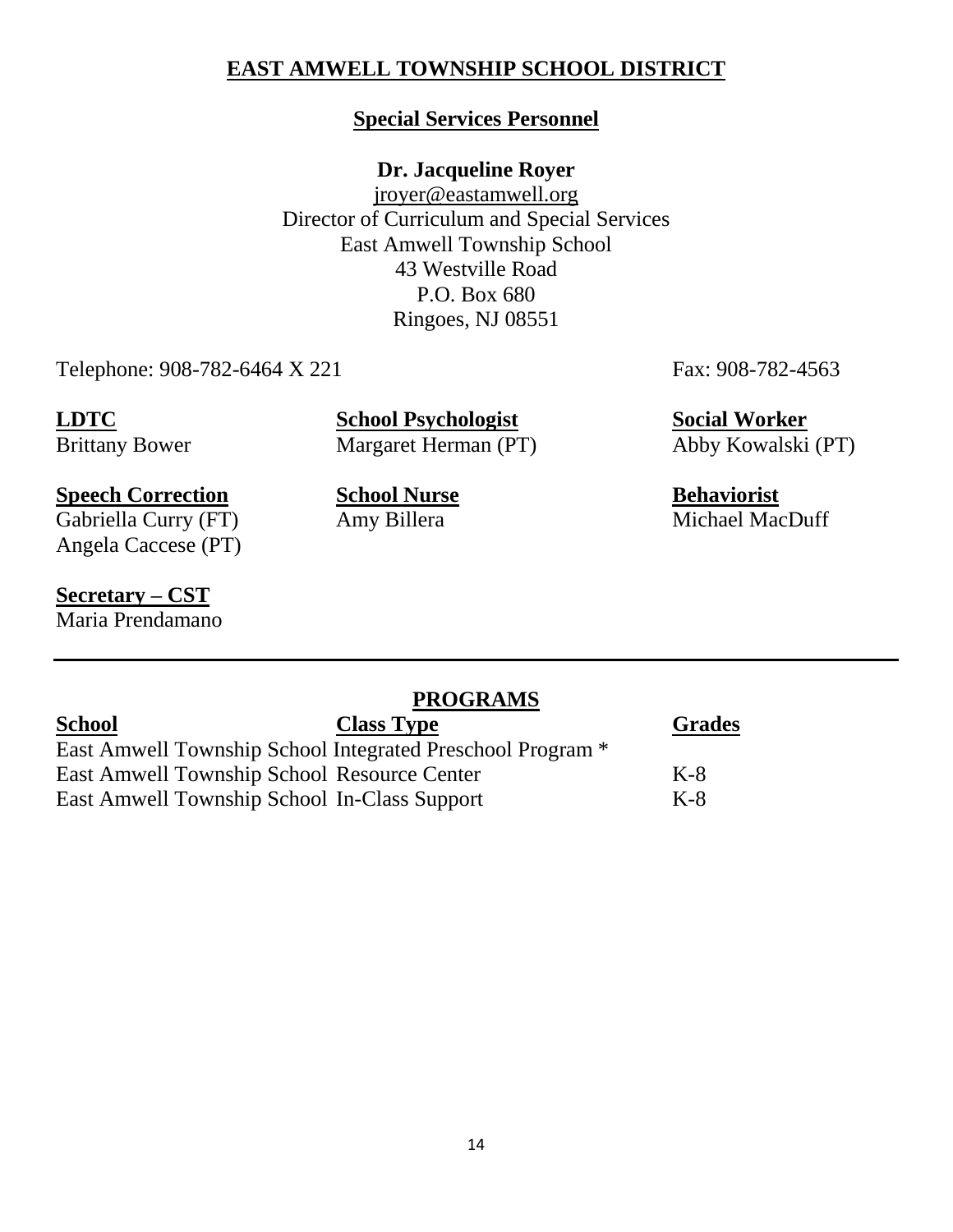### **FLEMINGTON-RARITAN REGIONAL SCHOOL DISTRICT**

#### **Special Services Personnel**

### **Dr. Danielle Hamblin**

[dhamblin@frsd.k12.nj.us](mailto:dhamblin@frsd.k12.nj.us) 908-284-7686 Director of Pupil Personnel Services and Special Education

#### **Rebecca Burns**

[rburns@frsd.k12.nj.us](mailto:rburns@frsd.k12.nj.us) 908-284-7692 Supervisor of Pupil Personnel Services and Special Education Flemington-Raritan Regional School District Copper Hill School 100 Everitts Road Ringoes, NJ 08551

Telephone: 908-284-7680 Fax: 908-284-7685

#### **Speech Correction School Physician School Nurse**

Jeanne Bartley Noreen Bradley Shannon Croasdale Veronica Cioni Marisa Curtis **Behaviorist Behaviorist** Susanna Cunniff Sherrill Degenova Jaimie Decker Erin Eosso Eleene Gallagher Tiffany Delaney Leigh Ann Koch Kelly Ann Hoff Joanne Hoffman **Secretary – CST**

#### **LDTC School Psychologist Social Worker**

Erica Leeson Kelly Biolsi Megan Appello May L. Wong Beth Brennan Rachel Colonna Lauren Smith Daniel Tarantula

Jaclyn Accardi Dr. Elizabeth Raleigh Kathleen Barbee

HCESC Catherine Pate Bethann Harrington Mary Rizk Kaitlyn McClymont

Mary Genovese Lisa Maslankowski

Beth Katz Jodi Carmon (Admin.) Laurie McKenzie Marie Blaser (CST) Kaitlyn Trabilsy Elvira Friscia (CST) Marcella Yanez Danielle Marsh (CST)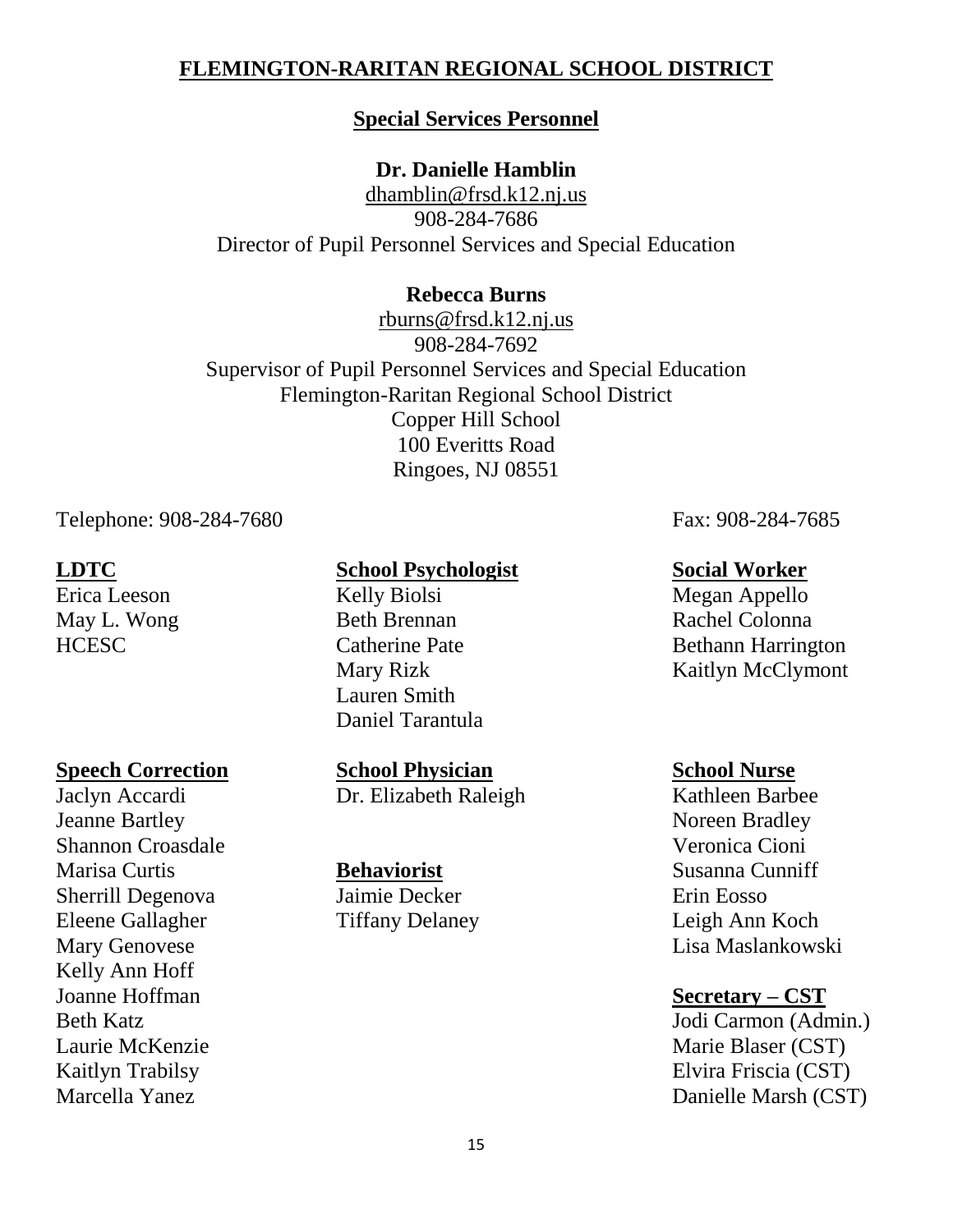|                                                      | <u>I NOOMAIND</u>                                           |               |
|------------------------------------------------------|-------------------------------------------------------------|---------------|
| <b>School</b>                                        | <b>Class Type</b>                                           | <b>Grades</b> |
| <b>Barley Sheaf</b>                                  | <b>Resource Center</b>                                      | $K-4$         |
| <b>Barley Sheaf</b>                                  | <b>Language Learning Disabilities</b>                       | $3-4$         |
| <b>Barley Sheaf</b>                                  | In-Class Support                                            | $K-4$         |
| Copper Hill School                                   | Autism                                                      | $K-4$         |
| Copper Hill School                                   | <b>Multiple Disabilities</b>                                | $K-4$         |
| Copper Hill School                                   | <b>Preschool Disabilities</b>                               | PK3-PK4       |
| Copper Hill School                                   | Integrated Preschool*                                       | PK3-PK4       |
| Copper Hill School                                   | <b>LLD</b> Severe                                           | $K-4$         |
| Copper Hill School                                   | <b>In-Class Support</b>                                     | $K-4$         |
| Copper Hill School                                   | <b>Resource Center</b>                                      | $K-4$         |
| Francis A. Desmares School                           | <b>In-Class Support</b>                                     | $K-4$         |
| Francis A. Desmares School                           | <b>Resource Center</b>                                      | $K-4$         |
| J.P. Case Middle School                              | Autism                                                      | $7 - 8$       |
| J.P. Case Middle School                              | <b>Behavioral Disabilities</b>                              | $7 - 8$       |
| J.P. Case Middle School                              | <b>Language Learning Disabilities</b>                       | $7 - 8$       |
| J.P. Case Middle School                              | <b>Multiple Disabilities</b>                                | $7 - 8$       |
| J.P. Case Middle School                              | <b>Resource Center</b>                                      | $7 - 8$       |
| J.P. Case Middle School                              | <b>In-Class Support</b>                                     | $7 - 8$       |
| Reading-Fleming Intermediate Behavioral Disabilities |                                                             | $5-6$         |
| Reading-Fleming Intermediate Autism                  |                                                             | $5 - 6$       |
|                                                      | Reading-Fleming Intermediate Language Learning Disabilities | $5 - 6$       |
| Reading-Fleming Intermediate Resource Center         |                                                             | $5 - 6$       |
| Reading-Fleming Intermediate In-Class Support        |                                                             | $5 - 6$       |
| <b>Robert Hunter School</b>                          | <b>In-Class Support</b>                                     | $K-4$         |
| <b>Robert Hunter School</b>                          | <b>Resource Center</b>                                      | $K-4$         |
| <b>Robert Hunter School</b>                          | <b>Language Learning Disabilities</b>                       | $K-2$         |
| <b>Robert Hunter School</b>                          | <b>Behavioral Disabilities</b>                              | $K-4$         |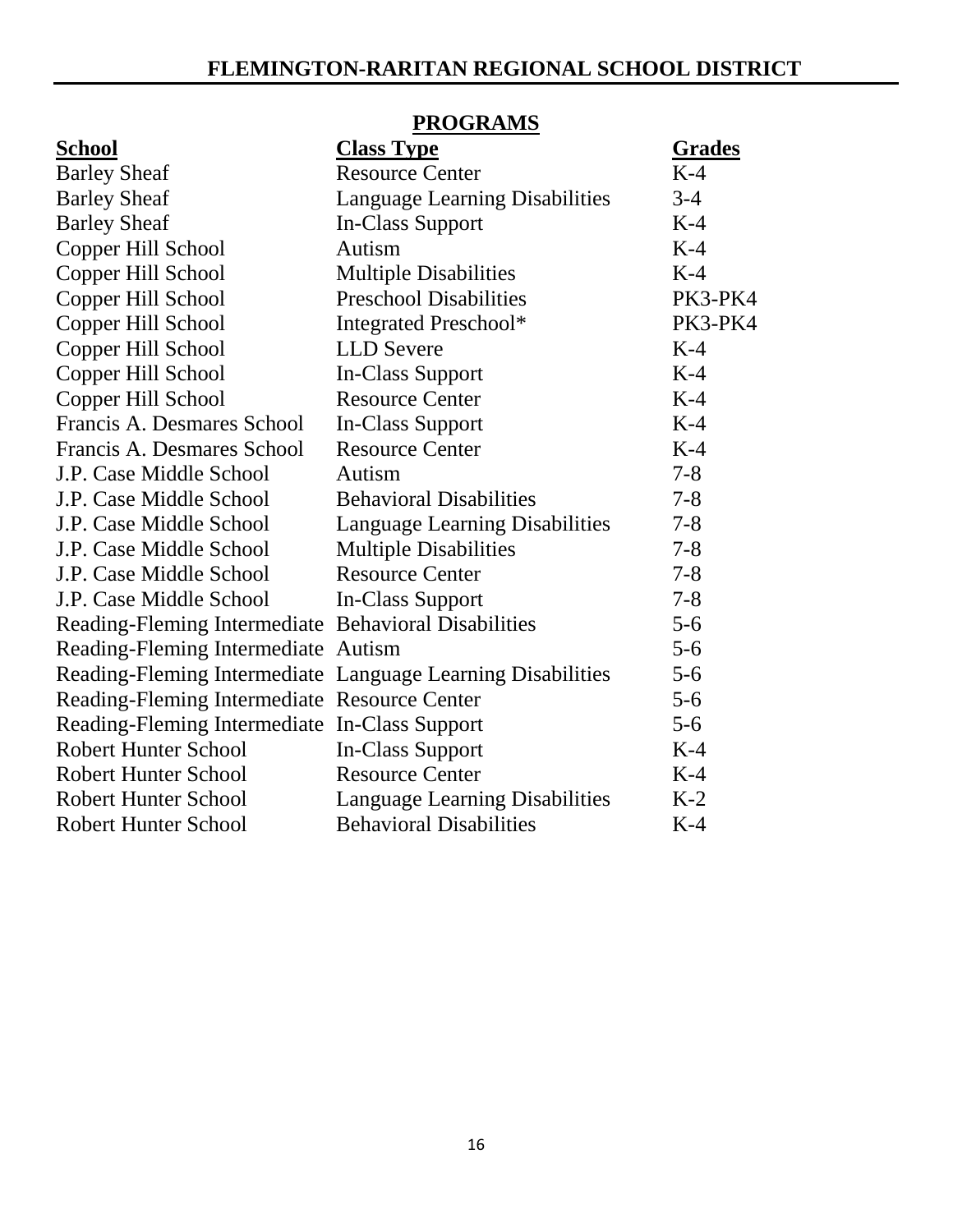### **FRANKLIN TOWNSHIP SCHOOL DISTRICT Special Services Personnel**

### **Laura Marchese**

[lmarchese@ftschool.org](mailto:lmarchese@ftschool.org) Supervisor of Special Services Franklin Township School 226 Quakertown Road P.O. Box 368 Quakertown, NJ 08868

Telephone: 908-735-7929 X 2069 Fax: 908-735-0368

**LDTC School Psychologist/Case Manager Social Worker** Millie Winger Frances Spann Erica Norris Frances Spann

**BCBA Speech/Language Specialist School Nurse** Jacqueline Weber Ellen Kassis Katrina Mani

Contracted Contracted Karin Stumpf

**Physical Therapy Occupational Therapy Guidance Counselor** 

Stacey Viscel

**Secretary – CST** Jessica Zaninelli

Franklin Township School Integrated Preschool\* PreK 3 - PreK 4 Franklin Township School Resource Rooms/ICS Inclusive Franklin Township School Disabled Room

### **PROGRAMS**

**School Class Type Grades**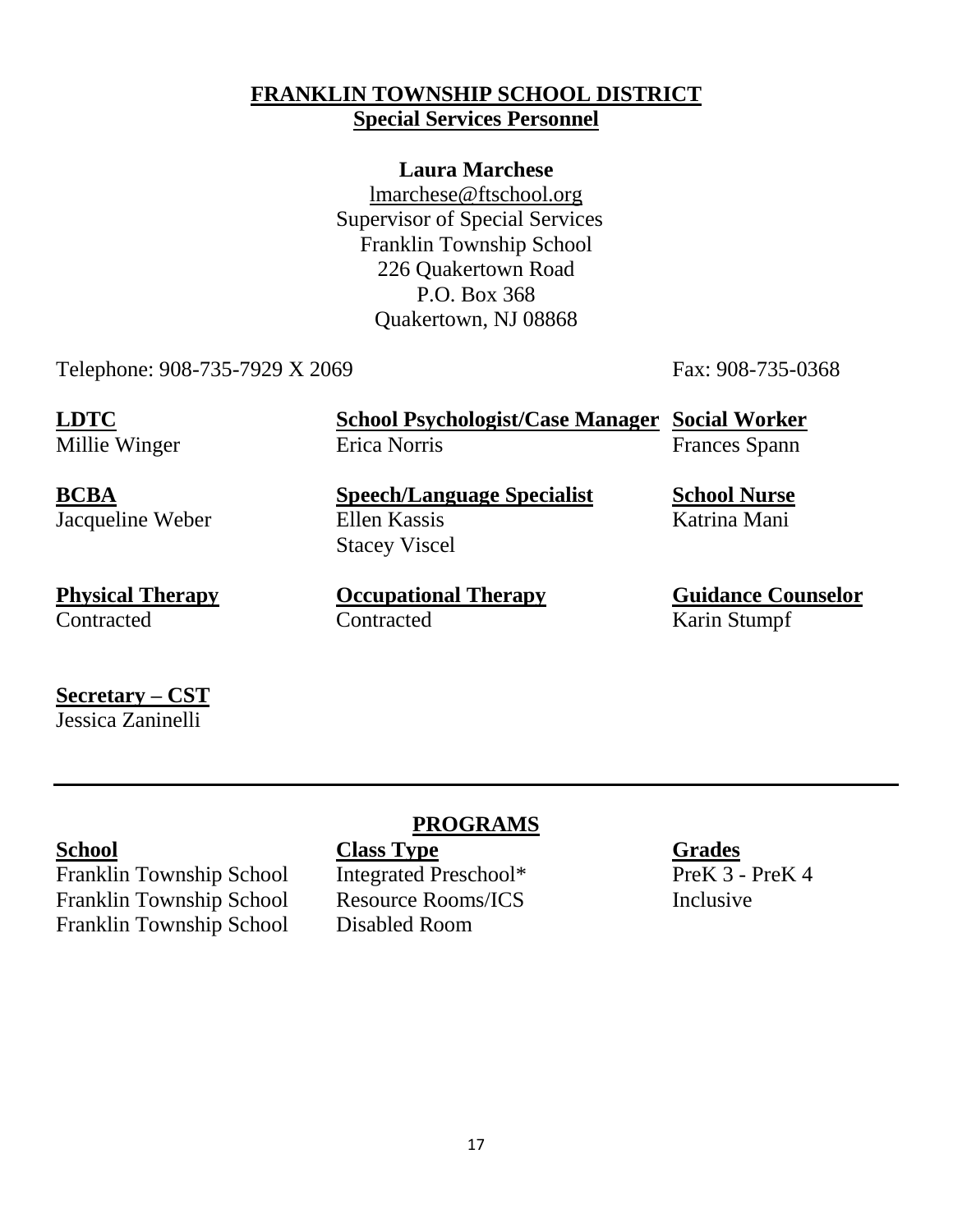### **FRENCHTOWN BOROUGH SCHOOL DISTRICT**

#### **Special Services Personnel**

**James Hintenach**

[jhintenach@frenchtownschool.org](mailto:jhintenach@frenchtownschool.org) 908-996-2751 X 7208 Principal/Director of Special Services

### **Amanda L. Matlee LCSW**

[amatlee@frenchtownschool.org](mailto:amatlee@frenchtownschool.org) 908-996-2751 X 7227 School Social Worker/School Counselor/Coordinator of Special Services Frenchtown Elementary School 902 Harrison Street Frenchtown, NJ 08825

Telephone: 908-996-2751 Fax: 908-996-3599

**LDTC School Psychologist Social Worker** DVRHS DVRHS Amanda L. Matlee

**Speech Correction School Nurse Physical Therapist**

Criss Cross Kids (PT) Staci Kane Criss Cross Kids (PT)

 $S**ecretary-CST**$ 

| <b>Occupational Therapist</b> | Secretary-C |                    |
|-------------------------------|-------------|--------------------|
| Criss Cross Kids (PT)         |             | <b>Kathy Petro</b> |

| <b>School</b>                               | <b>Class Type</b> | <b>Grades</b> |
|---------------------------------------------|-------------------|---------------|
| Frenchtown Elementary Integrated Preschool* |                   |               |
| School                                      |                   |               |
| Frenchtown Elementary Resource Program      |                   | $K-8$         |
| School                                      |                   |               |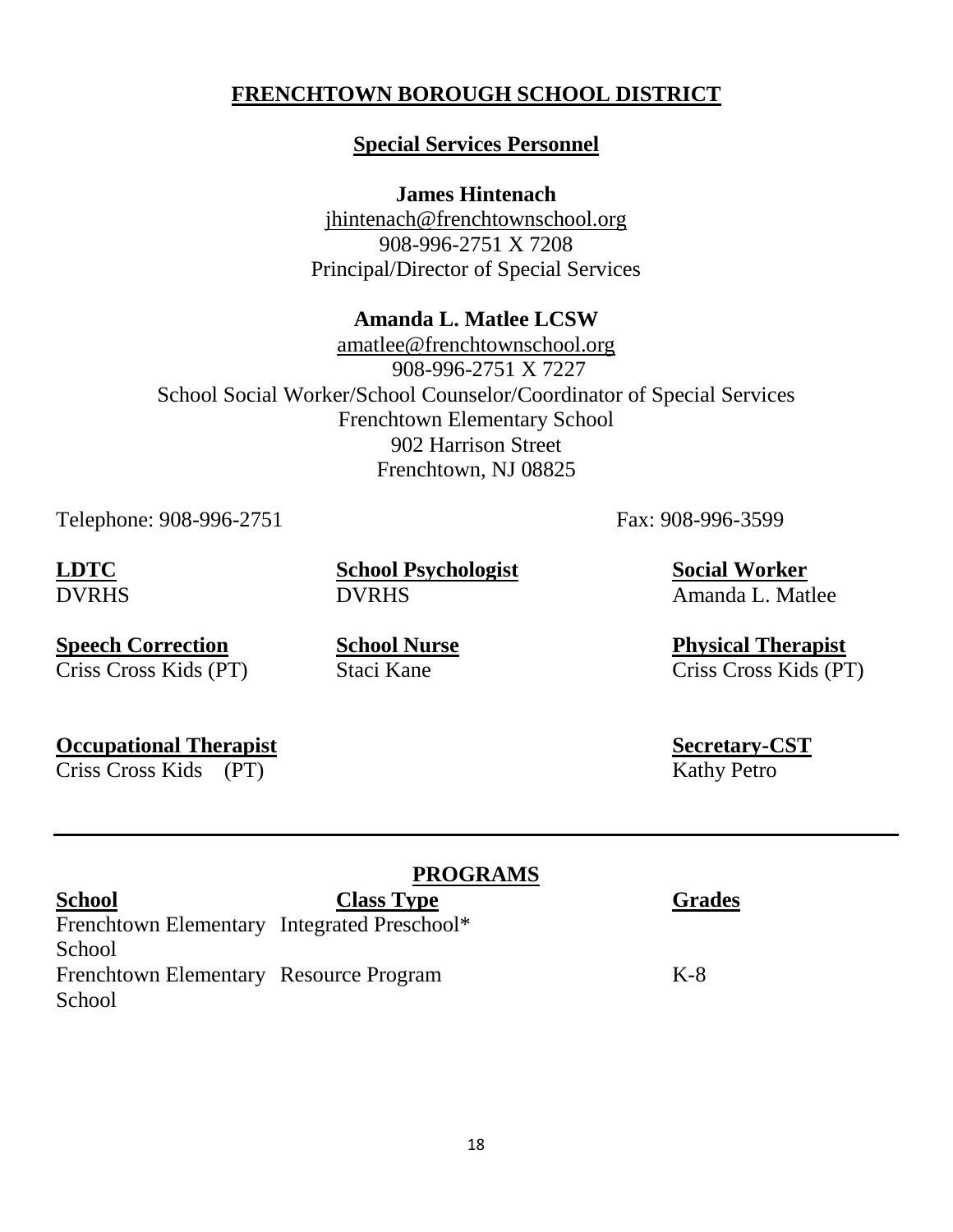### **HAMPTON BOROUGH SCHOOL DISTRICT**

### **Special Services Personnel**

### **Colleen Andrade**

[candrade@lebtwpk8.org](mailto:candrade@lebtwpk8.org) Coordinator of Special Services Hampton Public School 32-41 South Street Hampton, NJ 08827

Telephone: 908-537-4101 Fax: 908-537-6871

**LDTC School Psychologist Social Worker** Amy Puppo (PT) Courtney Scherer (PT) Thea Anaston (PT)

**Speech Correction School Physician School Nurse** J&B Therapeutic Interventions Dr. Ronald Frank Susan Straight

**Occupational Therapist Secretary-CST** J&B Therapeutic Interventions Diane Weston

Hampton Public School

### **PROGRAMS**

**School**<br> **Class Type**<br> **Class Support**<br> **Class Support**<br> **Class Support**<br> **Class Support**<br> **Class Support**<br> **Class Support** Hampton Public School In-Class Support K-5<br>
Hampton Public School Integrated Preschool\* Hampton Public School Behavioral Disabilities Classroom K-5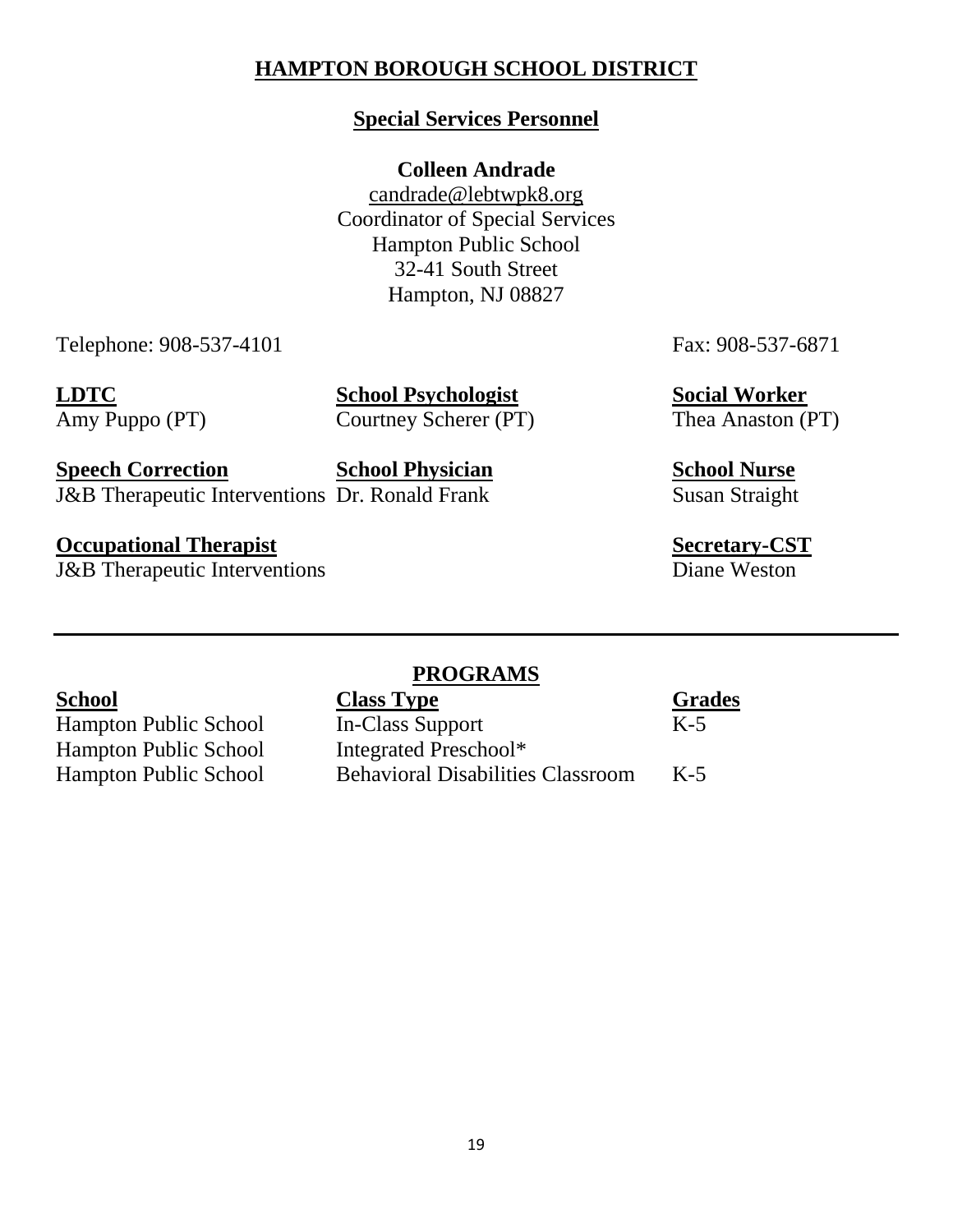### **HIGH BRIDGE BOROUGH SCHOOL DISTRICT**

### **Special Services Personnel**

### **Lisa M. Fallon**

[fallonl@hbschools.org](mailto:fallonl@hbschools.org) Director of Special Services High Bridge Public Schools 40 Fairview Ave. High Bridge, NJ 08829

Telephone: 908-638-4512 Fax: 908-638-5260

Lisa Fallon

**LDTC School Psychologist Social Worker** Jacklyn Carruthers Megan Roth Thea Anaston

### **Speech Correction School Physician School Nurse**

## **Occupational Therapist Physical Therapist ABA/Social Skills**

Therapeutic Interventions, Inc. Allison Peck Donna Brown

Lee Rozycki

# Joan Murray **Dr. Ronald Frank** Nicole Cahill-Elementary

Denise Cathro Lynn Gresko-Middle

Heidi Miller **Secretary-CST** Marisa Monaco

|                         | <b>PROGRAMS</b>                                |               |
|-------------------------|------------------------------------------------|---------------|
| <b>School</b>           | <b>Class Type</b>                              | <b>Grades</b> |
| H. B. Elementary School | Integrated Preschool with Autistic/BD Program, |               |
|                         | ABA & Social Skills Training*                  |               |
| H. B. Elementary School | <b>Autistic/BD</b> Program                     | $K-4$         |
|                         | w/ABA & Social Skills Training                 |               |
| H. B. Elementary $\&$   | <b>Resource Programs</b>                       | $K-8$         |
| Middle School           |                                                |               |
| H. B. Middle School     | <b>Autistic/BD</b> Program                     | $5 - 8$       |
|                         | w/ABA & Social Skills Training                 |               |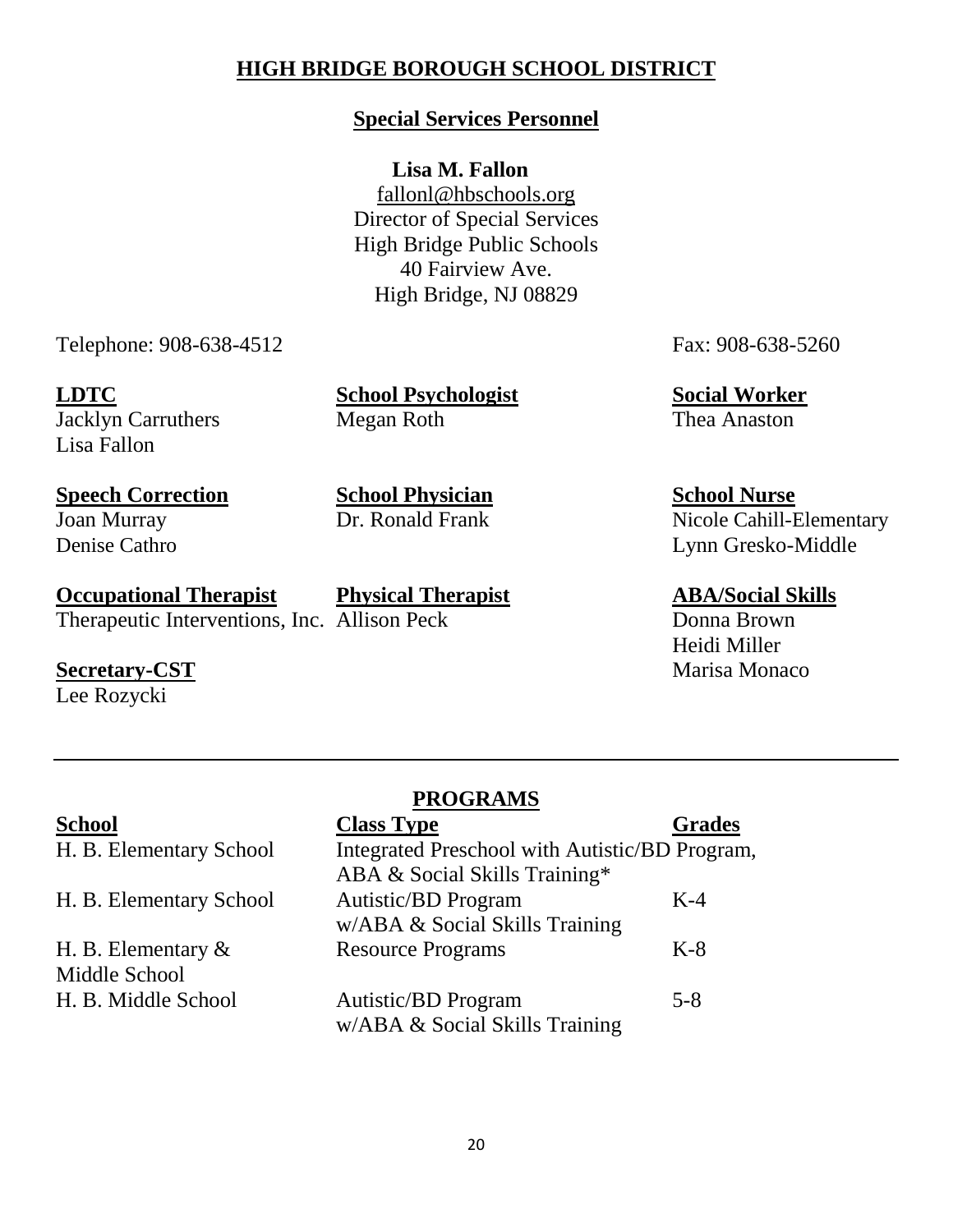### **HOLLAND TOWNSHIP SCHOOL DISTRICT**

### **Special Services Personnel**

#### **Stephanie Snyder**

[ssnyd@hollandschool.org](mailto:ssnyd@hollandschool.org) Superintendent/Supervisor of Special Services Holland Township School District 710 Milford-Warren Glen Road Milford, NJ 08848

Telephone: 908-995-2401 X 6318 Fax: 908-995-2689

**LDTC School Psychologist Social Worker** HCESC Lauren Dalley HCESC

**Speech Correction School Nurse Secretary-CST** Carol Stow Teresa Hirsch Lori Regep Rose Branosky

**Occupational Therapist Physical Therapist Alison Overhiser** Maryann Huzar

Holland Township School Integrated PreK<sup>\*</sup> AM & PM Sessions

Holland Township School Language Learning Disabilities K-4+ Holland Township School Resource Program K-8

#### **PROGRAMS School Class Type Grades**

Holland Township School Multiply Disabled K-4 Holland Township School Multiply Disabled 5-8

All Day Session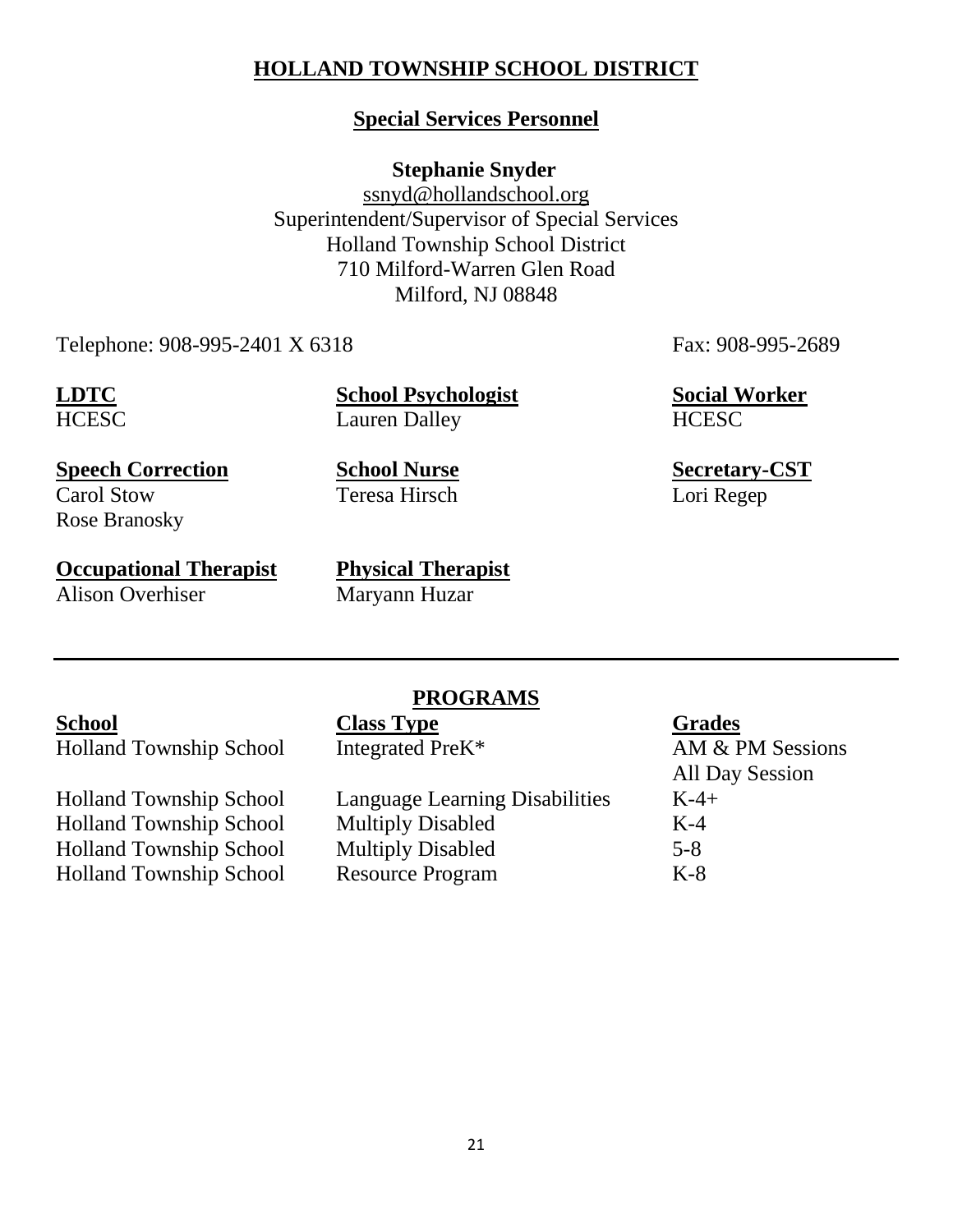### **HUNTERDON CENTRAL REGIONAL HIGH SCHOOL DISTRICT**

#### **Special Services Personnel**

#### **Dr. Carol A. Webb**

[carol.webb@hcrhs.org](mailto:carol.webb@hcrhs.org) Director of Special Services Hunterdon Central Regional School 84 Route 31 Flemington, NJ 08822

Telephone: 908-284-7249 Fax: 908-284-7216

Supervisor of Special Services Supervisor of Special Services

### **LDTC School Psychologist Social Worker**

Rebecca Witte **Debbie Pulito** Sue Ryan

Cristina Bruno Dr. Elizabeth Raleigh Jen Amato Christine Robbins (PT) Janet Jeans

#### **Secretary-CST** Lauren Larsen

Susan Renjilian

# **Speech Correction School Physician School Nurse**

#### **Ann Suter Scott Rebholz**

[ann.suter@hcrhs.org](mailto:ann.suter@hcrhs.org) [scott.rebholz@hcrhs.org](mailto:scott.rebholz@hcrhs.org) Telephone: 908-284-7149 Telephone: 908-284-7332

Sylvia Deo **Andrew Midgley** Rich Monacchio Erica Walker William Shaver Annette Piazza Vasquez Suzanne Taylor

Cathleen Stenger

### **PROGRAMS**

\_\_\_\_\_\_\_\_\_\_\_\_\_\_\_\_\_\_\_\_\_\_\_\_\_\_\_\_\_\_\_\_\_\_\_\_\_\_\_\_\_\_\_\_\_\_\_\_\_\_\_\_\_\_\_\_\_\_\_\_\_\_\_\_\_\_\_\_\_\_\_\_\_\_\_\_\_

| <b>School</b> | <b>Class Type</b>              | <b>Grades</b> |
|---------------|--------------------------------|---------------|
| <b>HCRHS</b>  | Autism                         | $9 - 12$      |
| <b>HCRHS</b>  | <b>Behavioral Disabilities</b> | $9 - 12$      |
| <b>HCRHS</b>  | <b>Multiple Disabilities</b>   | $9 - 12$      |
| <b>HCRHS</b>  | Learning Language Disabilities | $9 - 12$      |
| <b>HCRHS</b>  | <b>Resource Program</b>        | $9 - 12$      |
|               | $(In-Class/Full-Out)$          |               |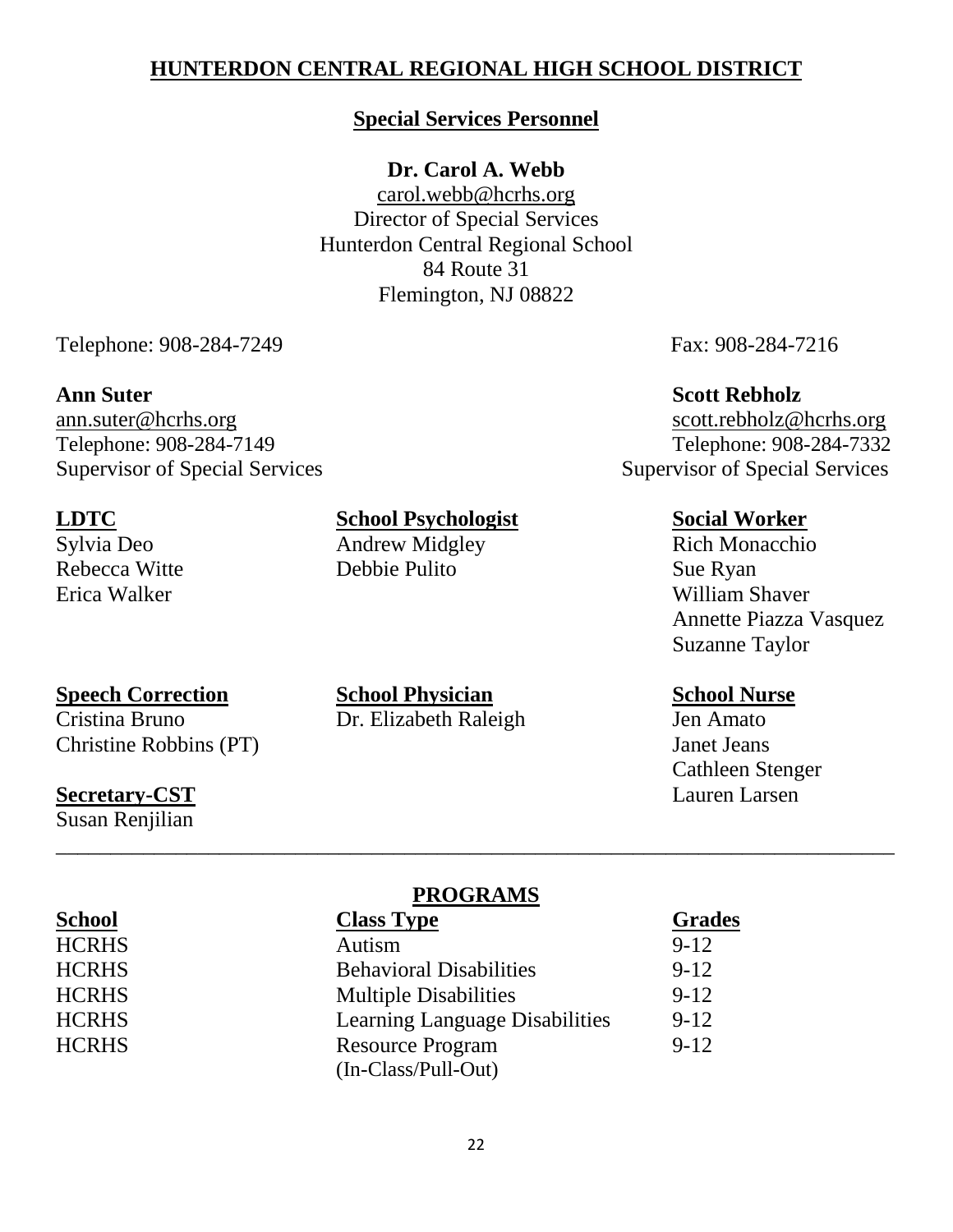### **HUNTERDON COUNTY EDUCATIONAL SERVICES COMMISSION ESC ACADEMY**

### **Special Services Personnel**

**Dennis Schiller**

[dschiller@hunterdonesc.org.](mailto:dschiller@hunterdonesc.org.org) Director of Education/School Services/Prinicpal ESC Academy 37 Hoffmans Crossing Road Califon, NJ 07830

Telephone: 908-439-4280 X 4700 Fax: 908-975-3753

**Social Worker School Nurse Student Assistant**  David Lutzky Ana Flynn **Counselor** Christina Greaves

### **PROGRAMS**

**School Class Type Grades** ESC Academy Behavioral Disabilities 7-12 ESC Academy Multiple Disabilities 7-12

### **HCESC School Services Department**

#### **Contact: Dennis Schiller- Director of Education/School Services**

*CST Services, Public and Non-Public Schools, Charter School Services* [dschiller@hunterdonesc.org](mailto:dschiller@hunterdonesc.org) Telephone: 908-439-4280 X 4804 Fax: 908-975-3753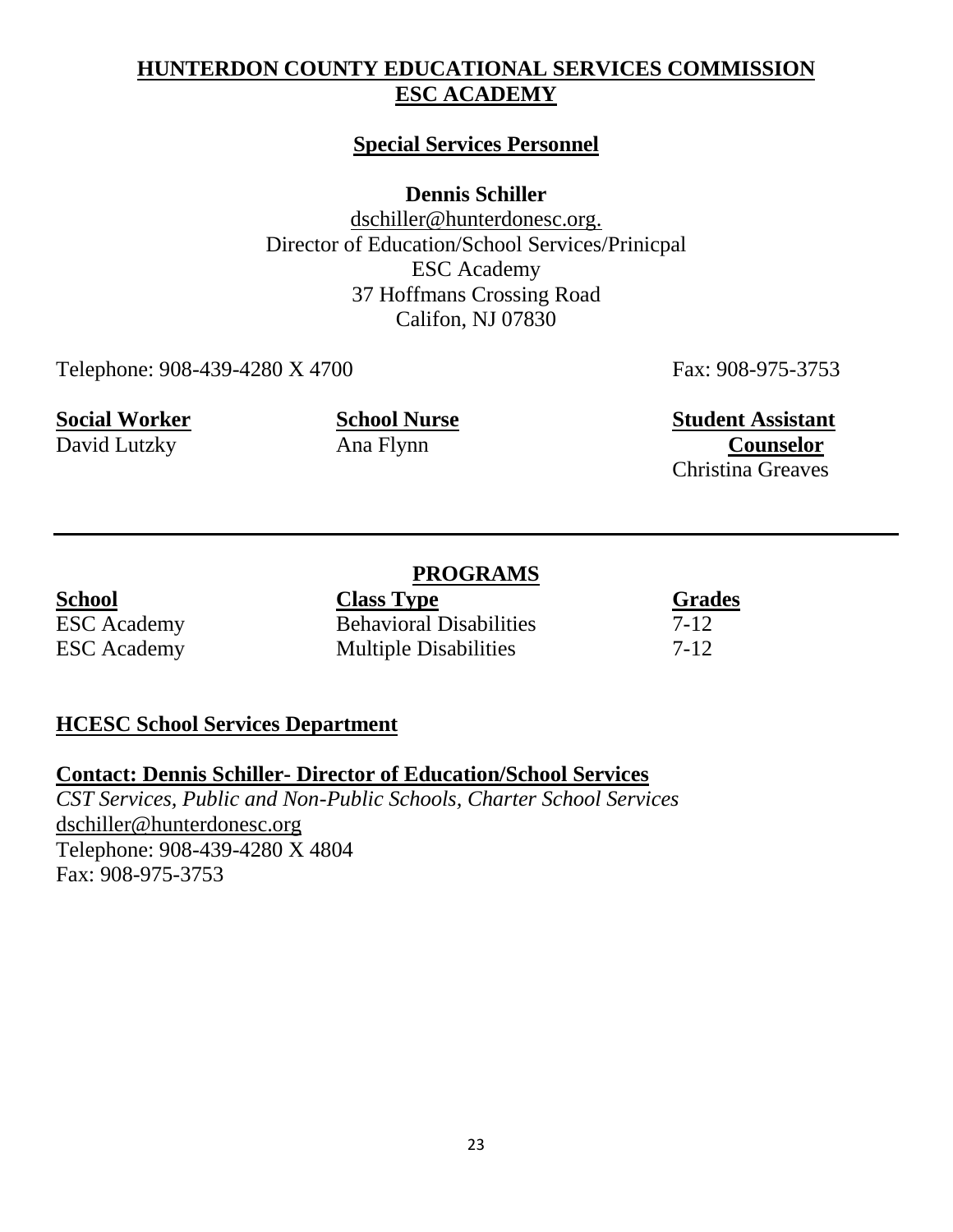### **KINGWOOD TOWNSHIP SCHOOL DISTRICT**

### **Special Services Personnel**

#### **Dr. Leslie Callanan**

[lcallanan@kingwoodschool.org](mailto:lcallanan@kingwoodschool.org) Supervisor of Special Services Kingwood Township School 880 County Road 519 Frenchtown, NJ 08825

Telephone: 908-996-2941 X 6 Fax: 908-996-2275

Marylynn Ferraro

**LDTC**<br> **School Psychologist**<br> **Social Worker**<br> **Social Worker**<br> **Social Worker**<br> **Social Worker**<br> **Social Worker**<br> **Social Worker** 

**Speech/Language School Nurse Secretary-CST**

Joanna Murphy Nancy Marmorato Jennifer Berg

Kingwood Township School Integrated PreK\*<br>Kingwood Township School In-Class Support

### **PROGRAMS**

**School Class Type Grades** Kingwood Township School In-Class Support K-8<br>
Kingwood Township School Resource Center Programs K-8 Kingwood Township School Resource Center Programs K-8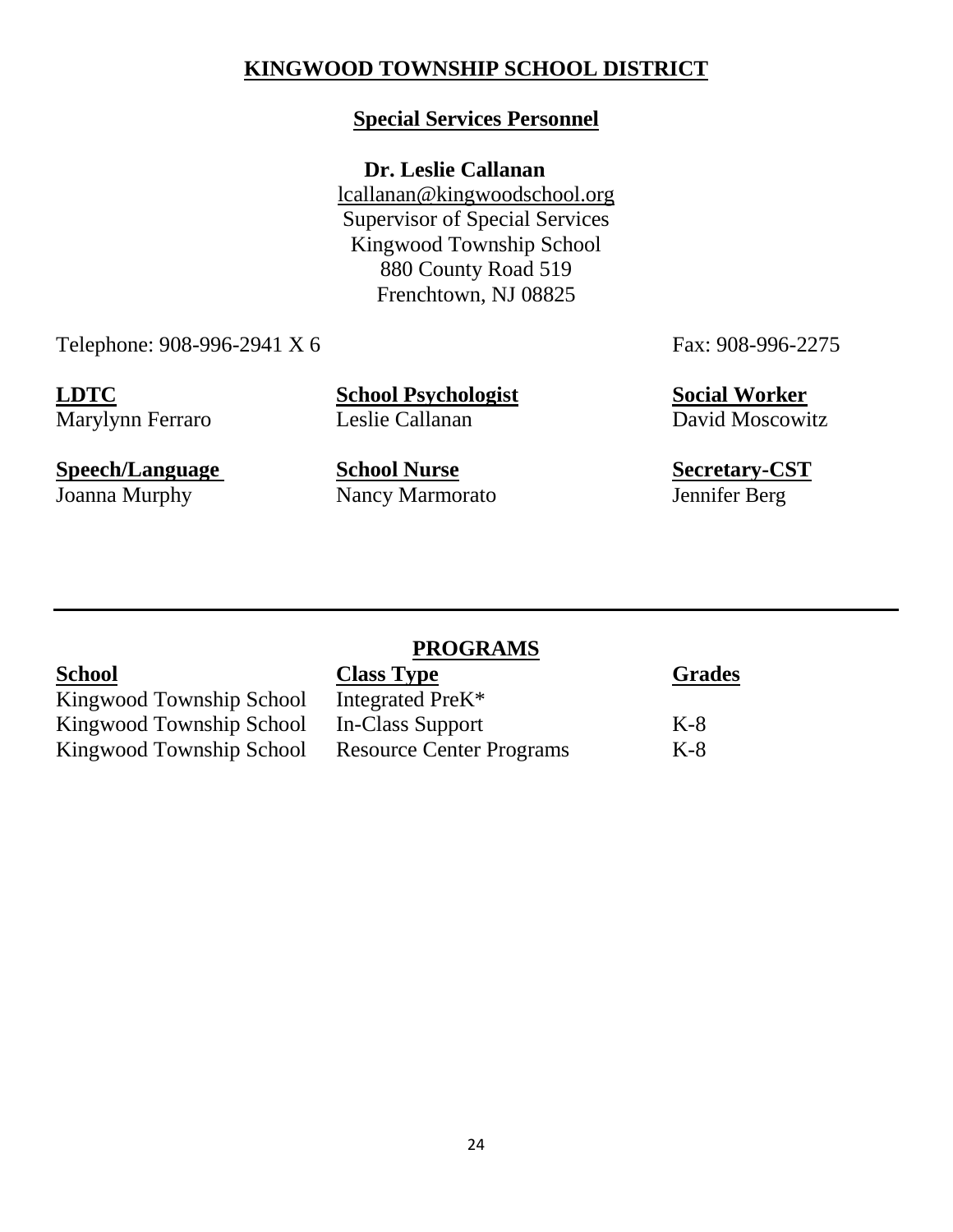### **LEBANON BOROUGH SCHOOL DISTRICT**

### **Special Services Personnel**

**Bruce Arcurio**

[barcurio@lebanonschool.org](mailto:barcurio@lebanonschool.org) Superintendent/Director of Special Services Lebanon Borough School 6 Maple Street Lebanon, NJ 08833

Telephone: 908-236-2448 Fax: 908-236-7670

**LDTC School Psychologist Social Worker** HCESC HCESC Kelly Heller

**Speech Correction**<br> **School Physician**<br> **School Nurse**<br> **School Nurse**<br> **Dr. Ronald Frank**<br> **Lila Kosciolek** Mary Culcasi (PT) Dr. Ronald Frank Lila Kosciolek

Lebanon Borough School Integrated PreK\* Lebanon Borough School Resource Programs K-6

### **PROGRAMS**

**School Class Type Grades**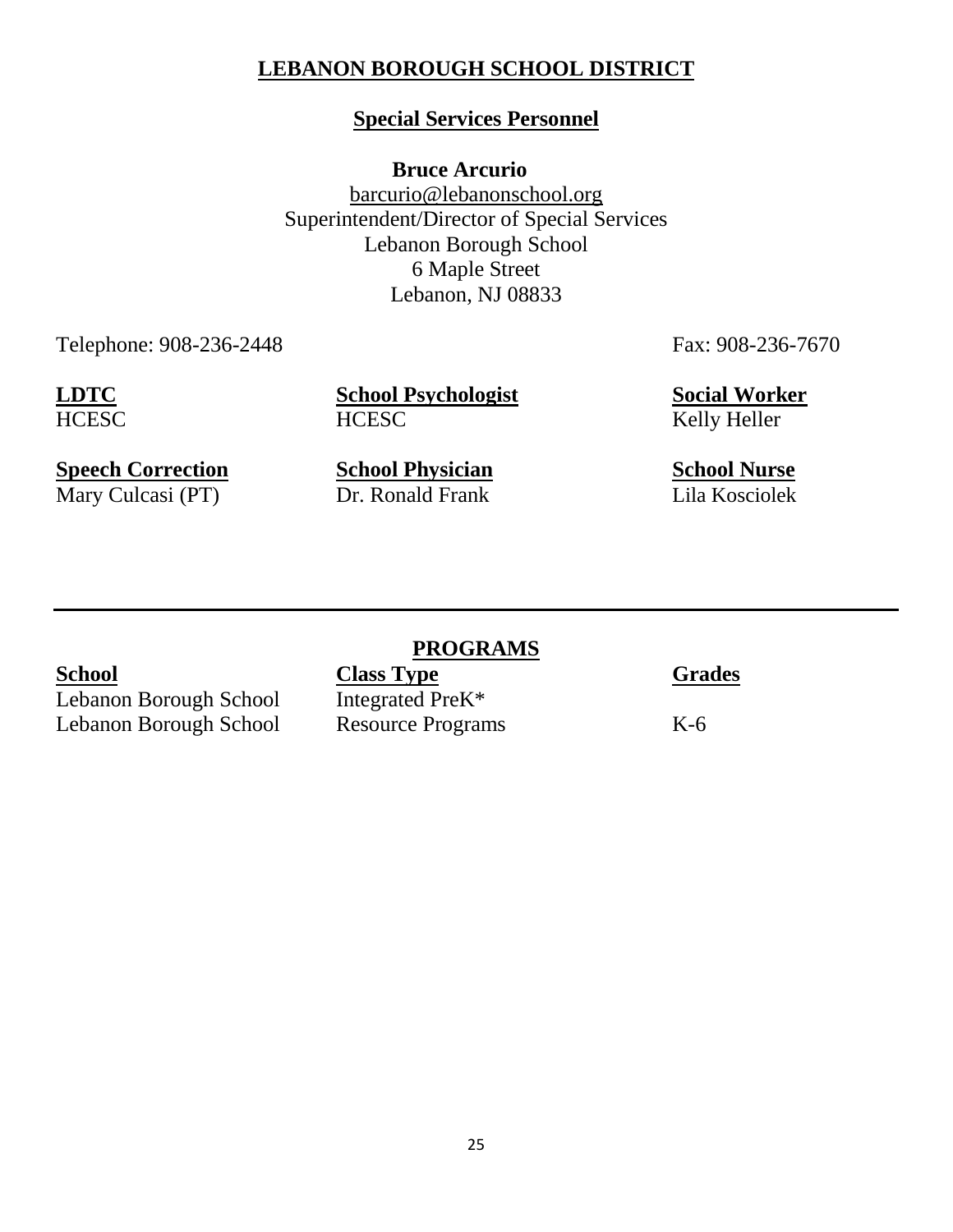### **LEBANON TOWNSHIP SCHOOL DISTRICT**

### **Special Services Personnel**

#### **Colleen Andrade**

[candrade@lebtwpk8.org](mailto:candrade@lebtwpk8.org) Coordinator of Special Services Lebanon Township School District 400 Route 513 Califon, NJ 07830

Telephone: 908-832-2175 Fax: 908-832-5068

**LDTC School Psychologist Social Worker** Lynn Fraumann Margo Karpontinis Maureen Folsom

#### **Speech Correction School Nurse**

Lori Colon Ellen Garzon (VVS) Leslie Sauerborn (PT)

**Occupational Therapist Physical Therapist Secretary-CST**

Therapeutic Interventions Terri Finnegan (PT) Cathy Savage

Melissa Tyminski Diane Schneck (WG)

| chool |
|-------|
|       |

| <b>Class Type</b>                     | <b>Grades</b> |
|---------------------------------------|---------------|
| Integrated PreK <sup>*</sup>          |               |
| <b>Preschool Disabilities</b>         |               |
| <b>Autistic Class</b>                 | $K-4$         |
| <b>Resource Program</b>               | $1 - 4$       |
| <b>Language Learning Disabilities</b> | $K-4$         |
| <b>Autistic Class</b>                 | $5 - 8$       |
| <b>Language Learning Disabilities</b> | $5 - 8$       |
| <b>Resource Program</b>               | $5 - 8$       |
|                                       |               |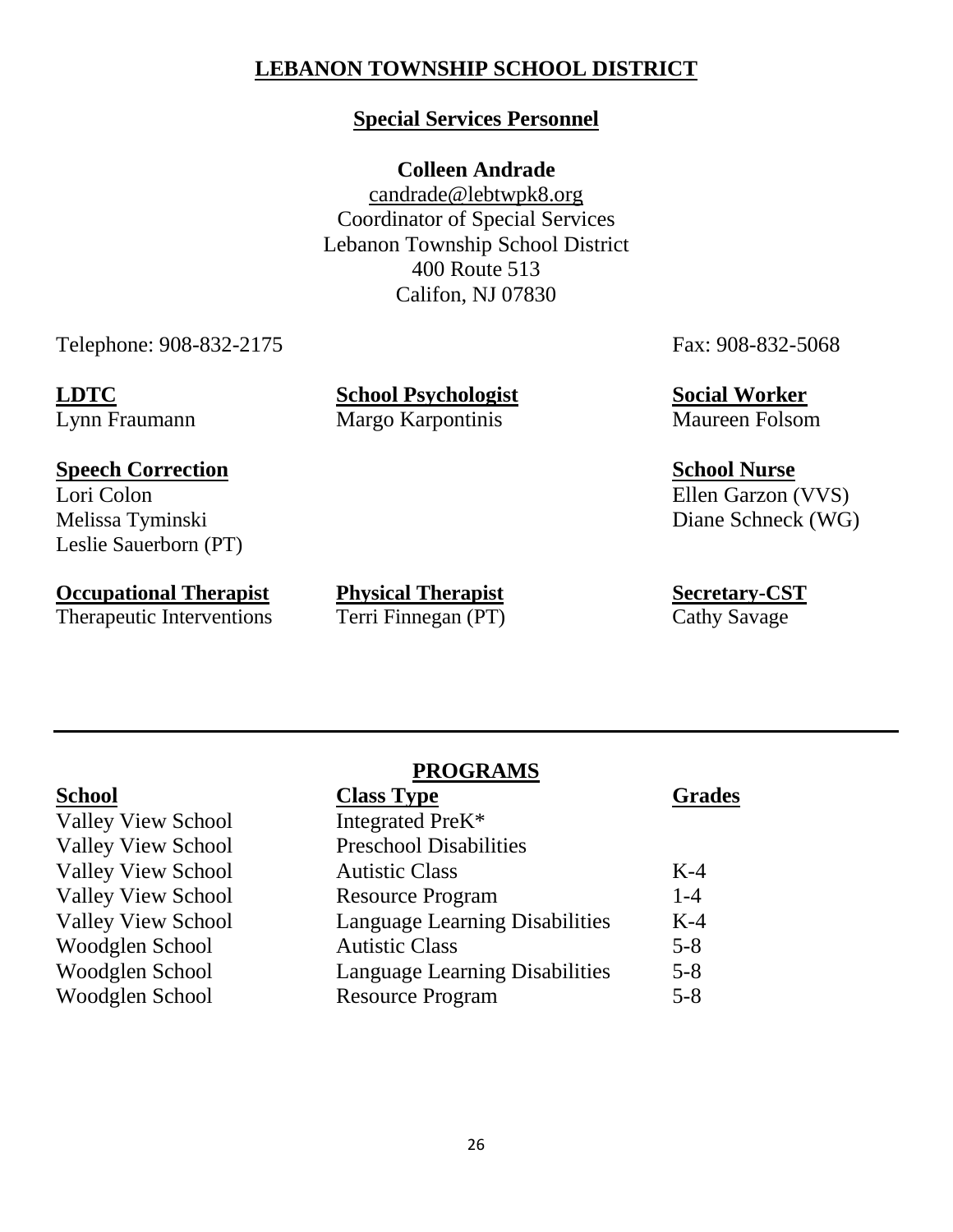### **MILFORD BOROUGH SCHOOL DISTRICT**

### **Special Services Personnel**

#### **Dr. Leslie Callanan**

[lcallanan@kingwoodschool.org](mailto:lcallanan@kingwoodschool.org) Supervisor of Special Services Milford Public School 7 Hillside Avenue Milford, NJ 08848

Telephone: 908-996-2941 X 6 Fax: 908-995-4310

Marylynn Ferraro

**LDTC**<br> **School Psychologist**<br> **Social Worker**<br> **Social Worker**<br> **Social Worker**<br> **Social Worker**<br> **Social Worker**<br> **Social Worker** 

**Speech Correction School Nurse CST**

**Secretary-CST** Jennifer Berg

**PROGRAMS**

**School Class Type Grades**<br> **Class Type Grades**<br> **Class Type Grades** Integrated PreK\* Milford School Resource Programs K-5

Angela Tolotta **Betsy Combs** Kingwood Township Shared Services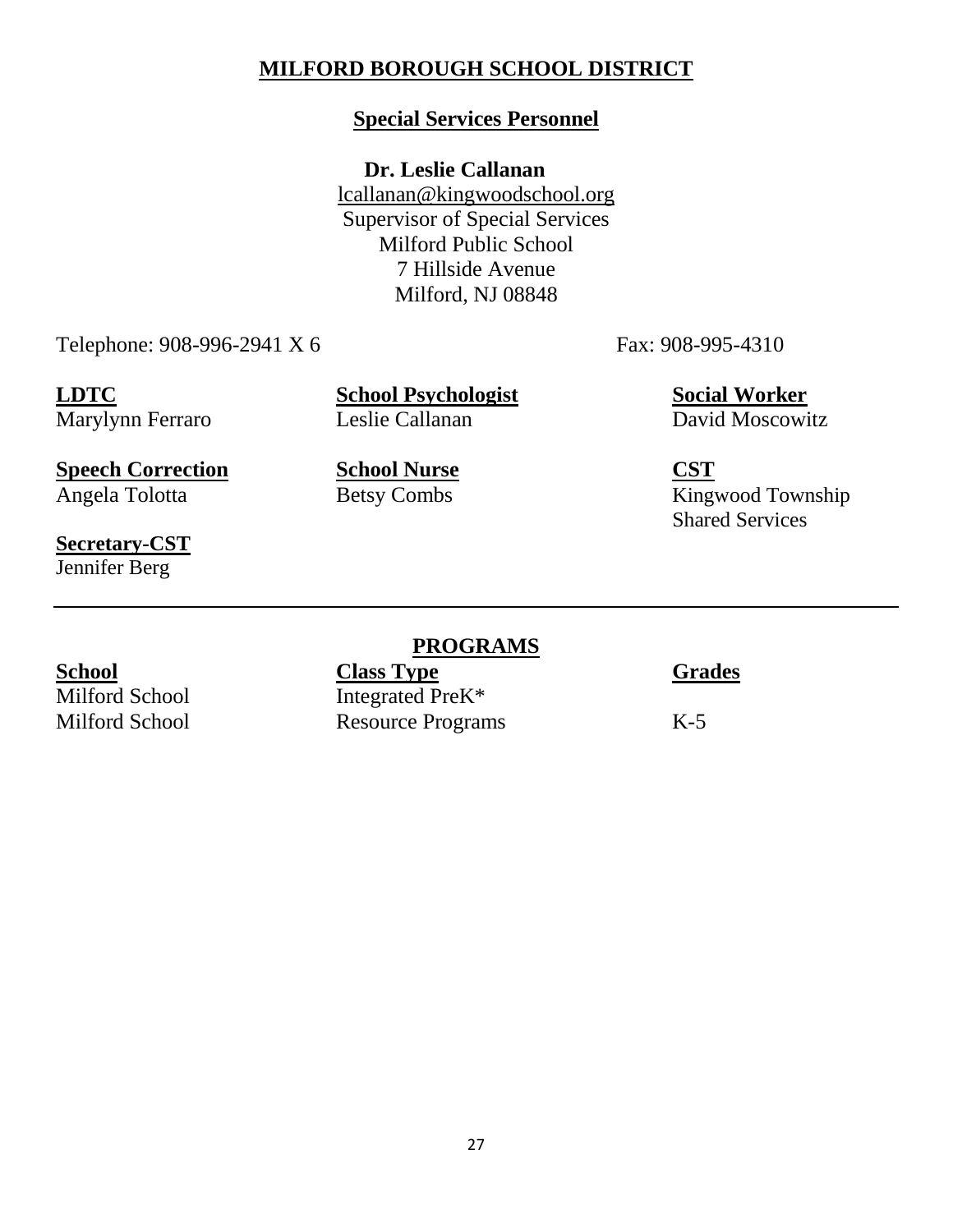### **NORTH HUNTERDON/VOORHEES HIGH SCHOOL DISTRICT**

#### **Special Services Personnel**

#### **Dr. Zulejka Baharev**

[zbaharev@n](mailto:zbaharev@)hvweb.net Director of Special Services North Hunterdon/Voorhees Regional High School District 1445 State Route 31 Annandale, NJ 08801

*NORTH HUNTERDON* Telephone: 908-713-4169 Fax: 908-713-4183

Elaine Nestel (PT)

## **LDTC**<br> **School Psychologist**<br> **Social Worker**<br> **Social Worker**<br> **Social Worker**<br> **Social Worker**<br> **Social Worker** Leslie Holt Jason Lombardi Jamie Antonio-Bravo

**School Nurse Secretary-CST**

Linda Vernacchio

Cynthia Peck

| School          | <b>Class Type</b>              | <b>Grades</b> |
|-----------------|--------------------------------|---------------|
| North Hunterdon | <b>Behavioral Disabilities</b> | $9 - 12$      |
| North Hunterdon | Language Learning Disabilities | $9 - 12$      |
| North Hunterdon | <b>Resource Program</b>        | $9 - 12$      |
| North Hunterdon | <b>Postsecondary Program</b>   | $12+$         |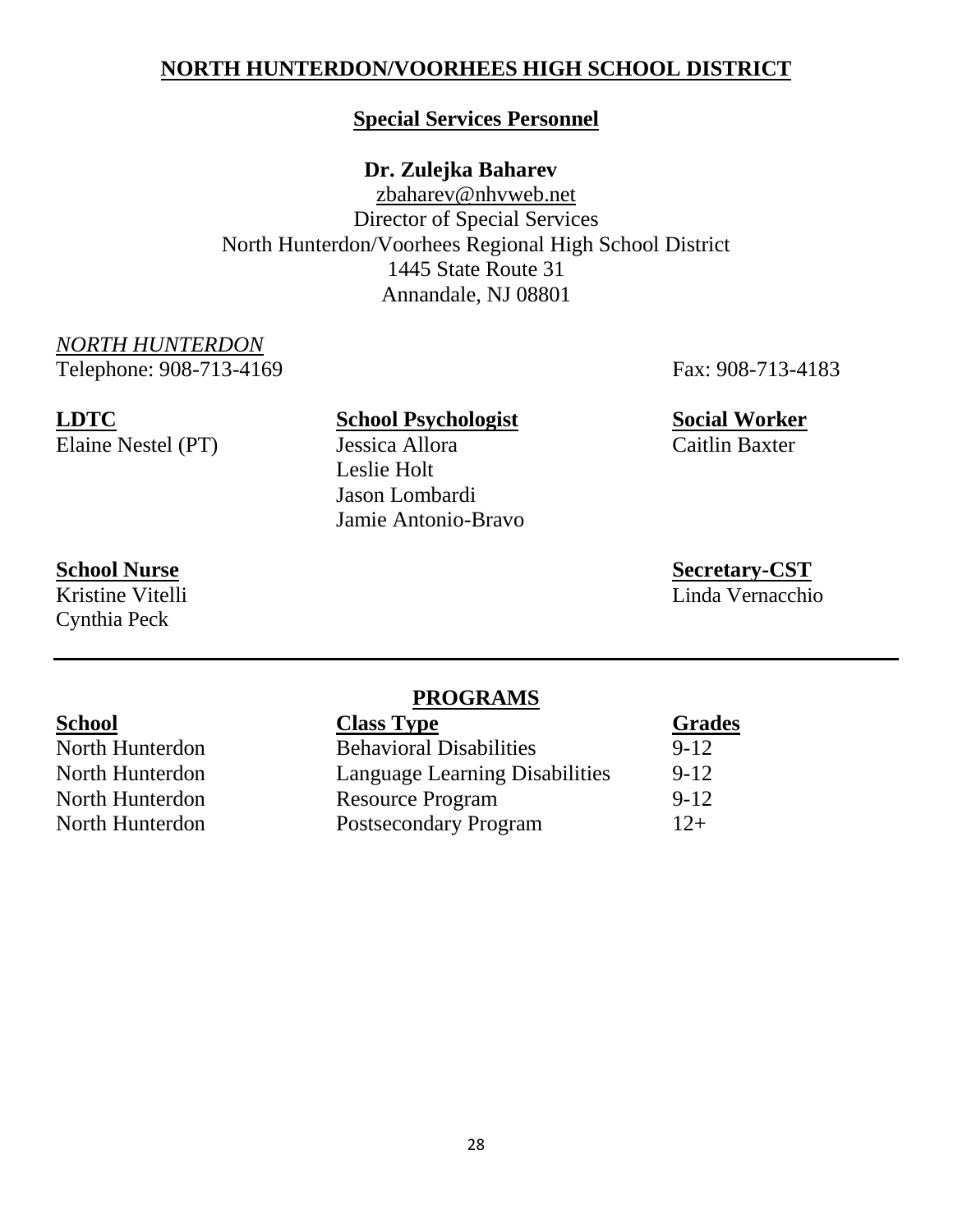### **NORTH HUNTERDON/VOORHEES HIGH SCHOOL DISTRICT**

#### **Special Services Personnel**

### **Dr. Zulejka Baharev**

[zbaharev@n](mailto:zbaharev@)hvweb.net Director of Special Services North Hunterdon/Voorhees Regional High School District 1445 State Route 31 Annandale, NJ 08801

*VOORHEES:* Telephone: 908-638-2199 Fax: 908-242-3469

### **LDTC School Psychologist Social Worker**

Jennifer Komoroski Vittoria Racioppi

Elaine Nestel Nicole Anzovino Caitlin Baxter (PT)

**School Nurse**<br> **Secretary-CST**<br> **Patricia Tomczyk**<br> **Secretary-CST**<br> **Secretary-CST** Patricia Tomczyk Suzanne Bauer

#### **PROGRAMS**

| School   | <b>Class Type</b>            | <b>Grades</b> |
|----------|------------------------------|---------------|
| Voorhees | Autism                       | $9 - 12$      |
| Voorhees | <b>Multiple Disabilities</b> | $9 - 12$      |
| Voorhees | <b>Resource Program</b>      | $9 - 12$      |
| Voorhees | Postsecondary Program        | $12+$         |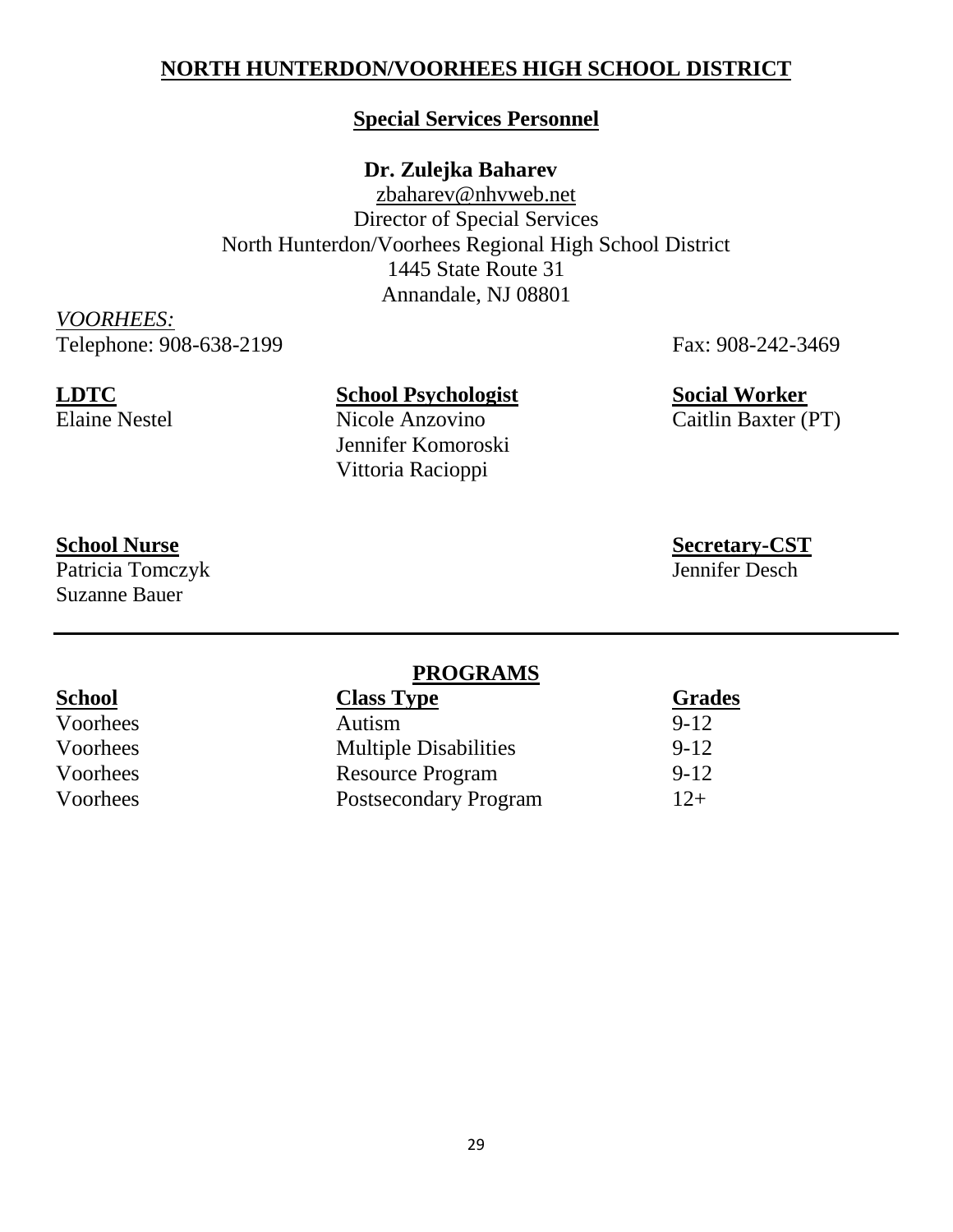### **READINGTON TOWNSHIP SCHOOL DISTRICT**

#### **Special Services Personnel**

#### **Staci Beegle**

[sbeegle@readington.k12.](mailto:sbeegle@readington.k12)nj.us Director of Pupil Services Readington Township School District P.O. Box 807, 52 Readington Road Whitehouse Station, NJ 08889

Telephone: 908-534-2195 X 2955 Fax: 908-439-3047

Sheri Simonetti Robin Wild Gerry Fiori Ann Roarty **Lauren Glick** Monique Patti Heather Gibbons Sara Grzenda

#### **Speech Correction School Nurse Secretary-CST**

Denise Cathro Nancy Kelly Donna Masucci Jillian Bobal Maureen Sjonell

#### **LDTC School Psychologist Social Worker**

Beth Luque Diane Krasovec Cyndi Carlucci Courtney D'Onofrio Katie Lynch Gerry Glackin Erica Winbrenner Stephanie Armstrong

| <b>School</b>                   | <b>Class Type</b>                     | <b>Grades</b> |
|---------------------------------|---------------------------------------|---------------|
| <b>Holland Brook School</b>     | <b>Language Learning Disabilities</b> | $4 - 5$       |
| <b>Holland Brook School</b>     | <b>Behavioral Disabilities Class</b>  | $4-6$         |
| <b>Holland Brook School</b>     | <b>Resource Program</b>               | $4 - 5$       |
| <b>Readington Middle School</b> | <b>Resource Program</b>               | $6 - 8$       |
| <b>Readington Middle School</b> | <b>Autistic Program</b>               | $6 - 8$       |
| Three Bridges School            | <b>Preschool Disabilities</b>         |               |
| Three Bridges School            | <b>Resource Program</b>               | $K-3$         |
| <b>Whitehouse School</b>        | <b>Autistic Class</b>                 | $K-3$         |
| Whitehouse School               | <b>Language Learning Disabilities</b> | $K-3$         |
| Whitehouse School               | <b>Resource Program</b>               | $K-3$         |
|                                 |                                       |               |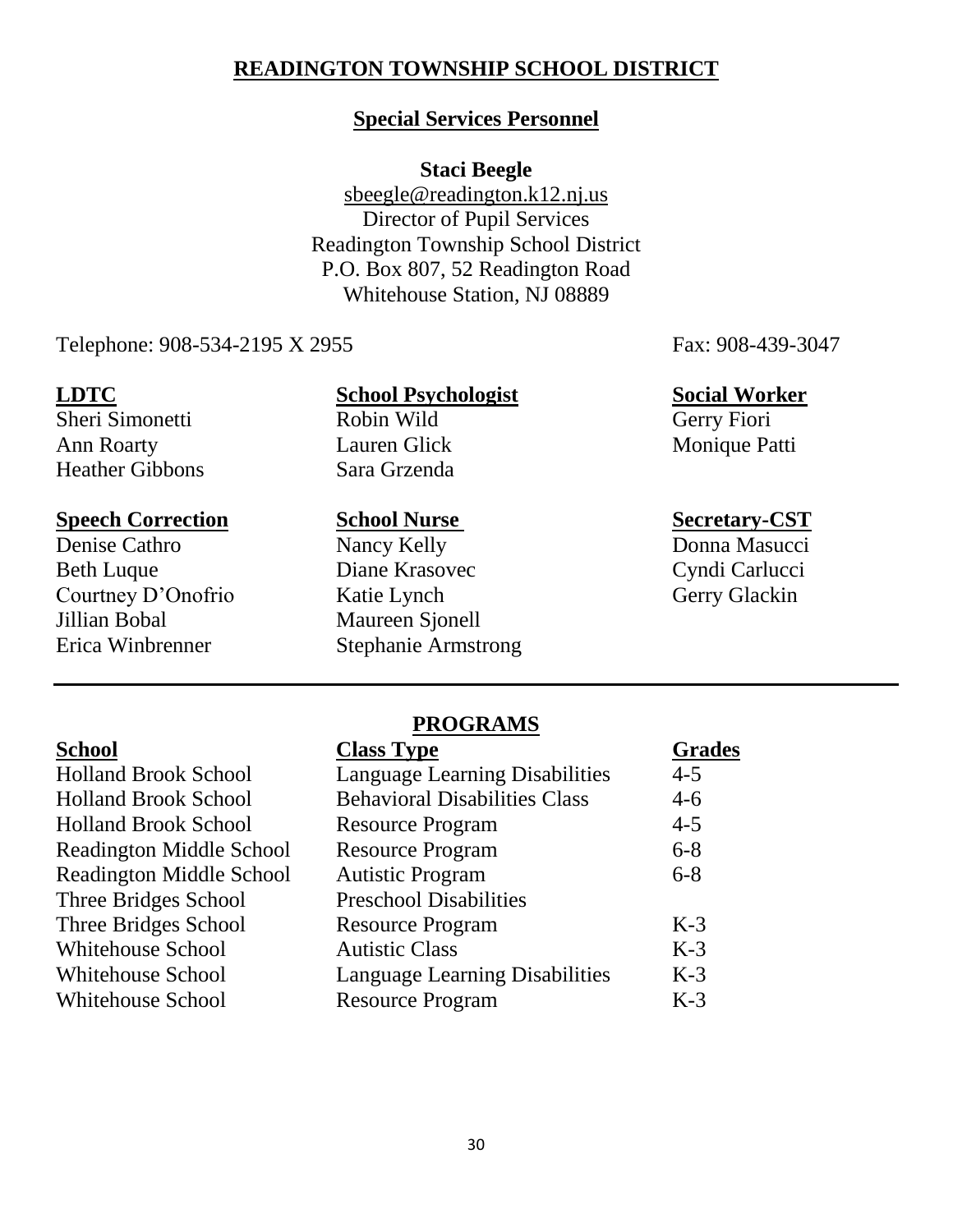### **SOUTH HUNTERDON REGIONAL SCHOOL DISTRICT**

#### **Special Services Personnel**

#### **Cheryl Blankman**

cherylblankman@shrsd.org Director of Special Services South Hunterdon Regional School District 301 Mount Airy-Harbourton Road Lambertville, NJ 08530

Telephone: 609-397-1311 Fax: 609-397-7428

**LDTC School Psychologist Social Worker** Julie Asplen Michelle Lee Jessica Lui

#### **Speech Correction School Nurse Secretary-CST**

Kelly Robertson Tracy Flemming Joann Merski Diane Ford Kimberly Berls

Tara Brons Spring Pittore Jill Jusick

| School                            | <b>Class Type</b>                     | <b>Grades</b> |
|-----------------------------------|---------------------------------------|---------------|
| Lambertville Public School        | Integrated Preschool*                 |               |
| <b>Lambertville Public School</b> | <b>Out-of-Class Resource</b>          | $K-6$         |
| Lambertville Public School        | Language Learning Disabilities        | $K-6$         |
| <b>Lambertville Public School</b> | <b>In-Class Resource</b>              | $K-6$         |
| <b>South Hunterdon Regional</b>   | <b>In-Class Resource</b>              | $7-12$        |
| South Hunterdon Regional          | <b>Out-of-Class Resource</b>          | $7-12$        |
| <b>South Hunterdon Regional</b>   | <b>Language Learning Disabilities</b> | $7-9$         |
| <b>West Amwell Township</b>       | <b>Out-of-Class Resource</b>          | $K-6$         |
| <b>West Amwell Township</b>       | In-Class Resource                     | $K-6$         |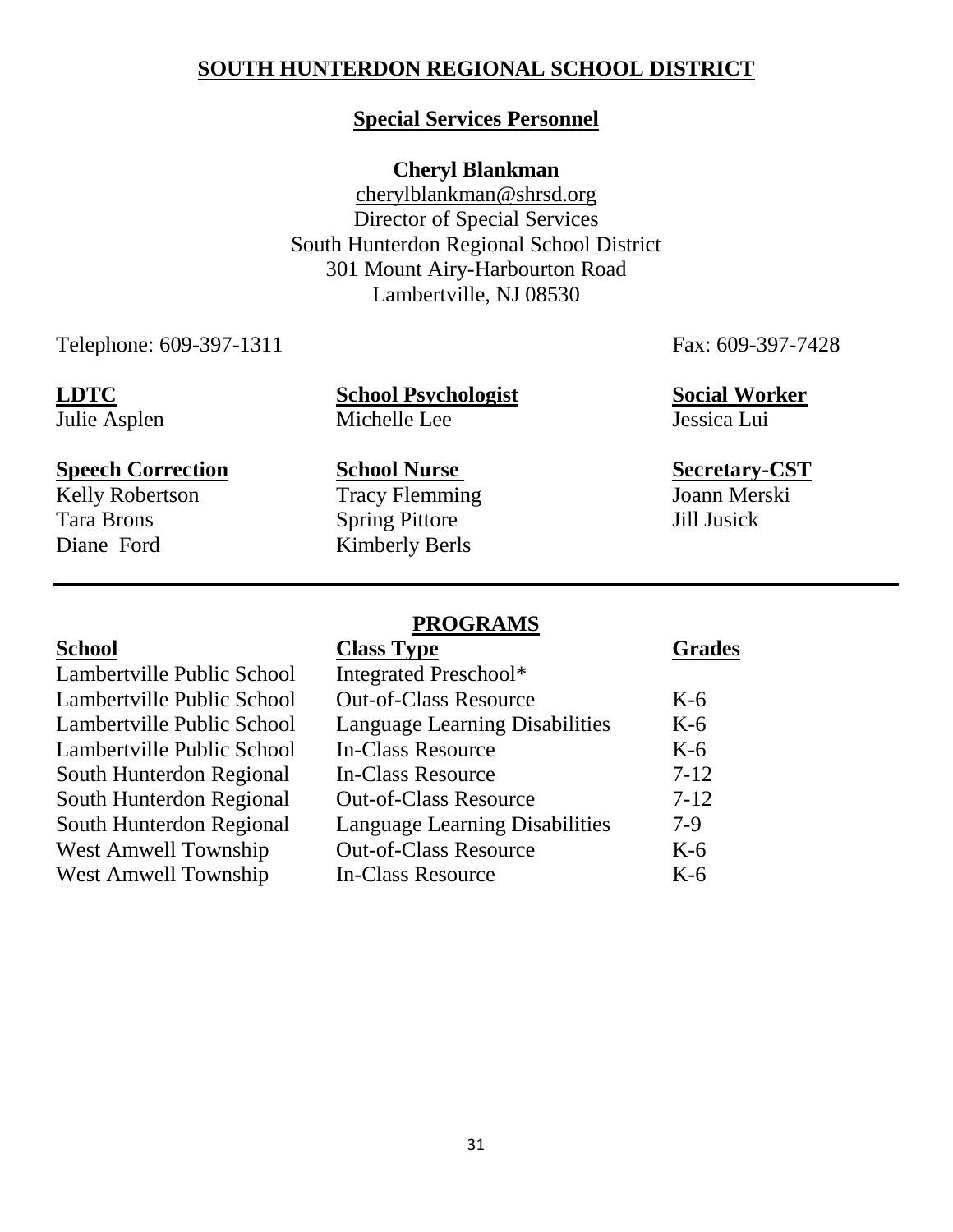### **TEWKSBURY TOWNSHIP SCHOOL DISTRICT**

### **Special Services Personnel**

**Megan Verderamo**

[mverderamo@t](mailto:mverderamo@)ewksburyschools.org Supervisor of Special Education Programs Tewksbury Township Schools 109 Fairmount Road East Califon, NJ 07830

Telephone: 908-832-2594 X 2006 Fax: 908-832-2950

**LDTC School Psychologist Social Worker**

ESC of MC Megan McCoy Kathleen Wright **HCESC** Scott Baglish Ed Services

Bethany Zgorzynski Grace Page (TES)

**Speech Correction**<br>
School Nurse Secretary-CST<br>
Kelly Cullen (OTS) Mary Chandler<br>
Mary Chandler Kelly Cullen (OTS)

|                                                       | <b>PROGRAMS</b>                  |               |
|-------------------------------------------------------|----------------------------------|---------------|
| School                                                | <b>Class Type</b>                | <b>Grades</b> |
| Old Turnpike School                                   | <b>Pull-Out Resource Program</b> | $6 - 8$       |
| Old Turnpike School                                   | In-Class Resource Program        | $6 - 8$       |
| Tewksbury Elementary School Integrated Preschool*     |                                  |               |
| Tewksbury Elementary School Multiple Disabilities     |                                  | $K-2$         |
| Tewksbury Elementary School Pull-Out Resource Program |                                  | $1-5$         |
| Tewksbury Elementary School In-Class Resource Program |                                  | $1 - 5$       |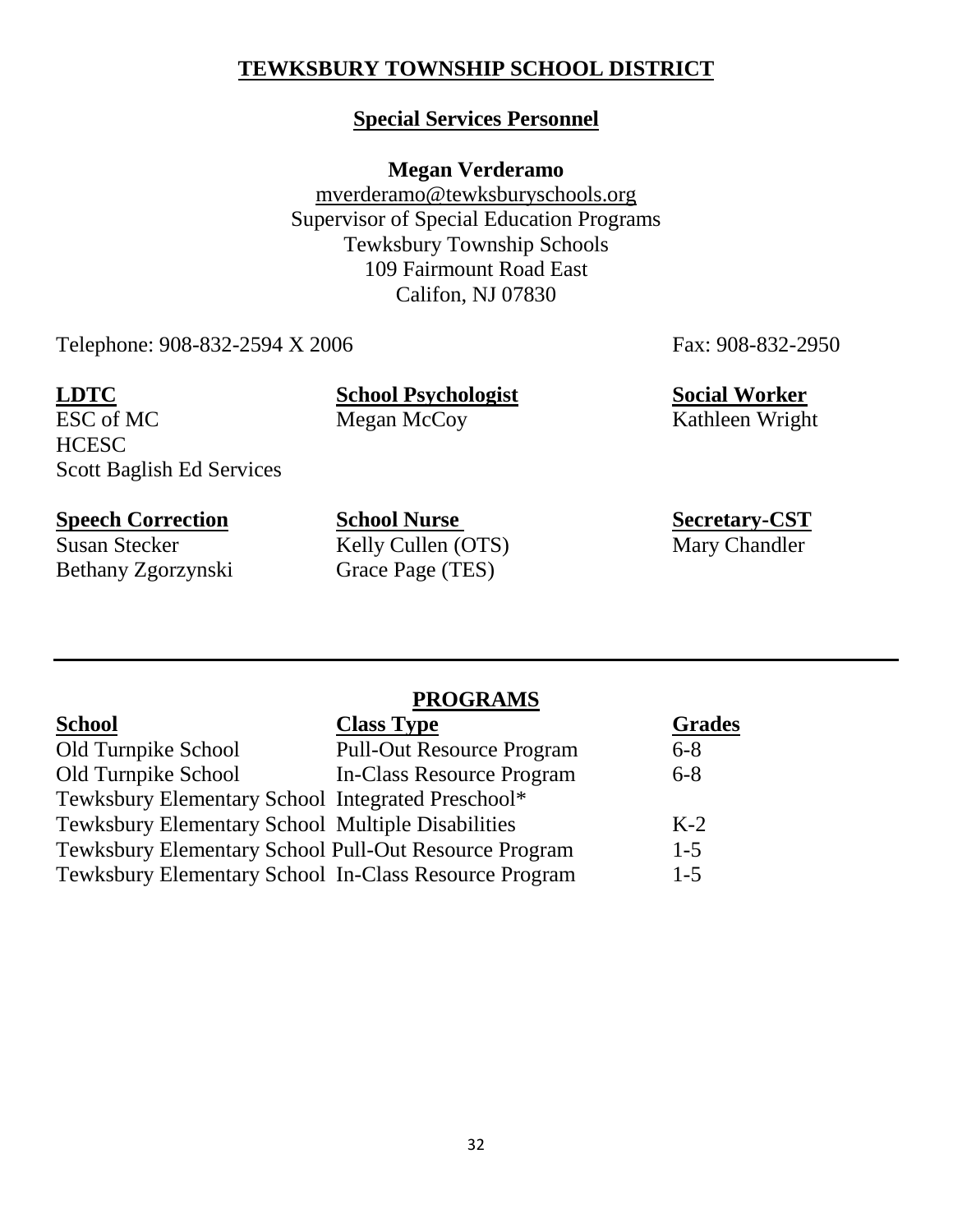### **UNION TOWNSHIP SCHOOL DISTRICT**

#### **Special Services Personnel**

#### **Laura Marchese**

lmarchese@uniontwpschool.org Supervisor of Special Services Union Township Middle School 165 Perryville Road Hampton, NJ 08827

Telephone: 908-238-6011 Fax: 908-735-6657

Millie Wingler

**LDTC School Psychologist Social Worker**

**Speech Correction School Physician School Nurse**  Ellen Kassis Dr. Ronald Frank Susan Mason

# **Secretary-CST**

Courtney McGee

Sean Bobal Maria Prentice

|                                  | <b>THATTANITY</b>                     |               |
|----------------------------------|---------------------------------------|---------------|
| School                           | <b>Class Type</b>                     | <b>Grades</b> |
| <b>Union Township Elementary</b> | Inclusive Preschool*                  |               |
| <b>Union Township Elementary</b> | <b>Resource Program</b>               | $K-8$         |
|                                  | (In-Class/Pull Out)                   |               |
| <b>Union Township Elementary</b> | <b>Language Learning Disabilities</b> | $2 - 4$       |
| <b>Union Township Middle</b>     | <b>Language Learning Disabilities</b> | $5 - 6$       |
| <b>Union Township Middle</b>     | <b>Language Learning Disabilities</b> | $7 - 8$       |
|                                  |                                       |               |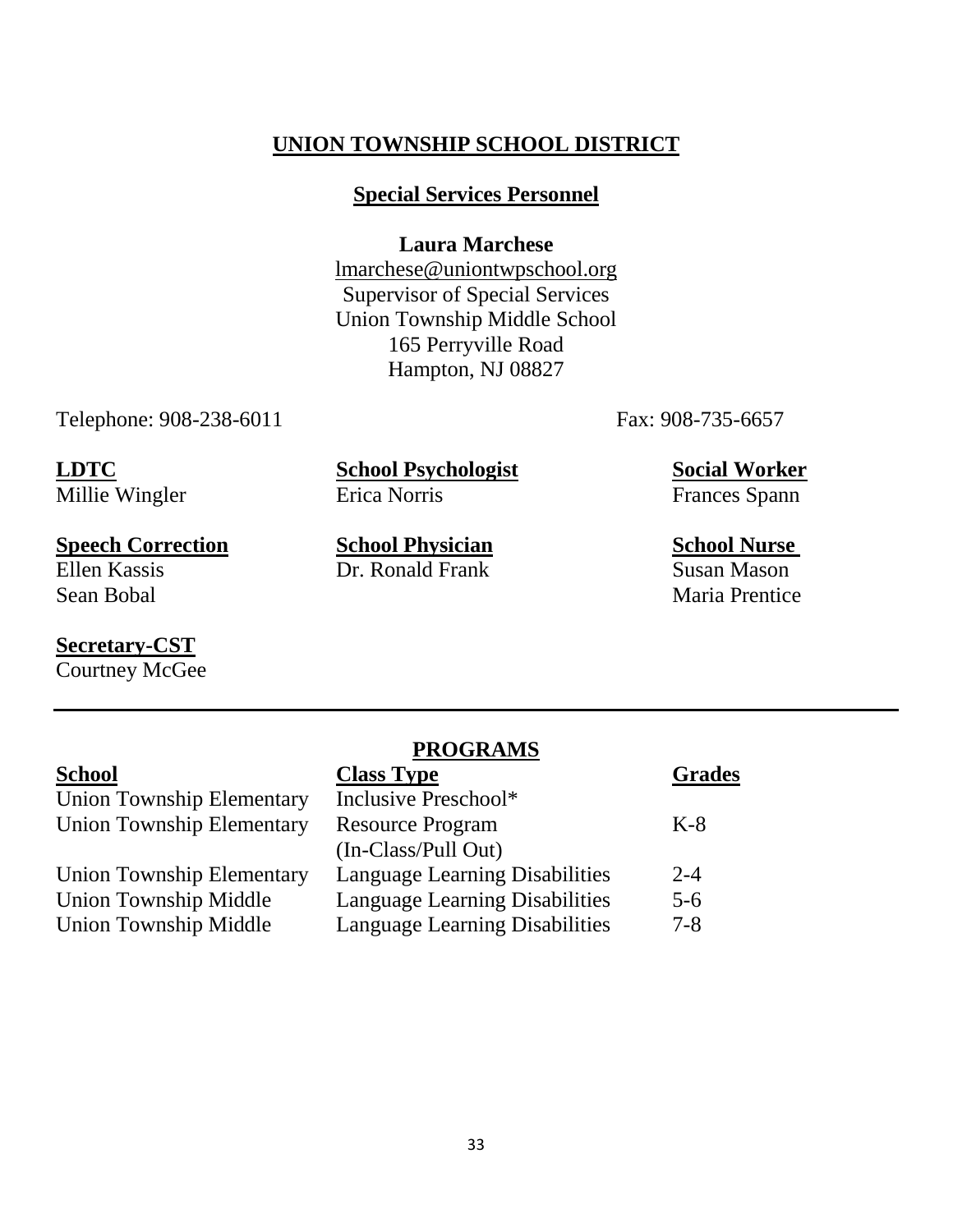### **CENTER FOR EDUCATIONAL ADVANCEMENT AT SOUTH HUNTERDON**

#### **Special Services Personnel**

**Dr. Paul Semegran** 

[psemegran@cea-](mailto:psemegran@cea)nj.org APSSD Chief School Administrator Center for Educational Advancement School at South Hunterdon 301 Mt. Airy-Harbourton Road Lambertville, NJ 08530

Telephone: 908-782-1480 X 226 Fax: 908-782-5370

**School Psychologist Social Worker Speech Correction** 

Dr. Barry Barbarasch Kara DeSario Terri Jones

**Occupational Therapist School Nurse** Allison Arakelian Lisa Penyak

#### **PROGRAMS**

**School Class Type Grades** CEA@SHRSD Multiple Disabilities 7-12 CEA@SHRSD Autism 7-12